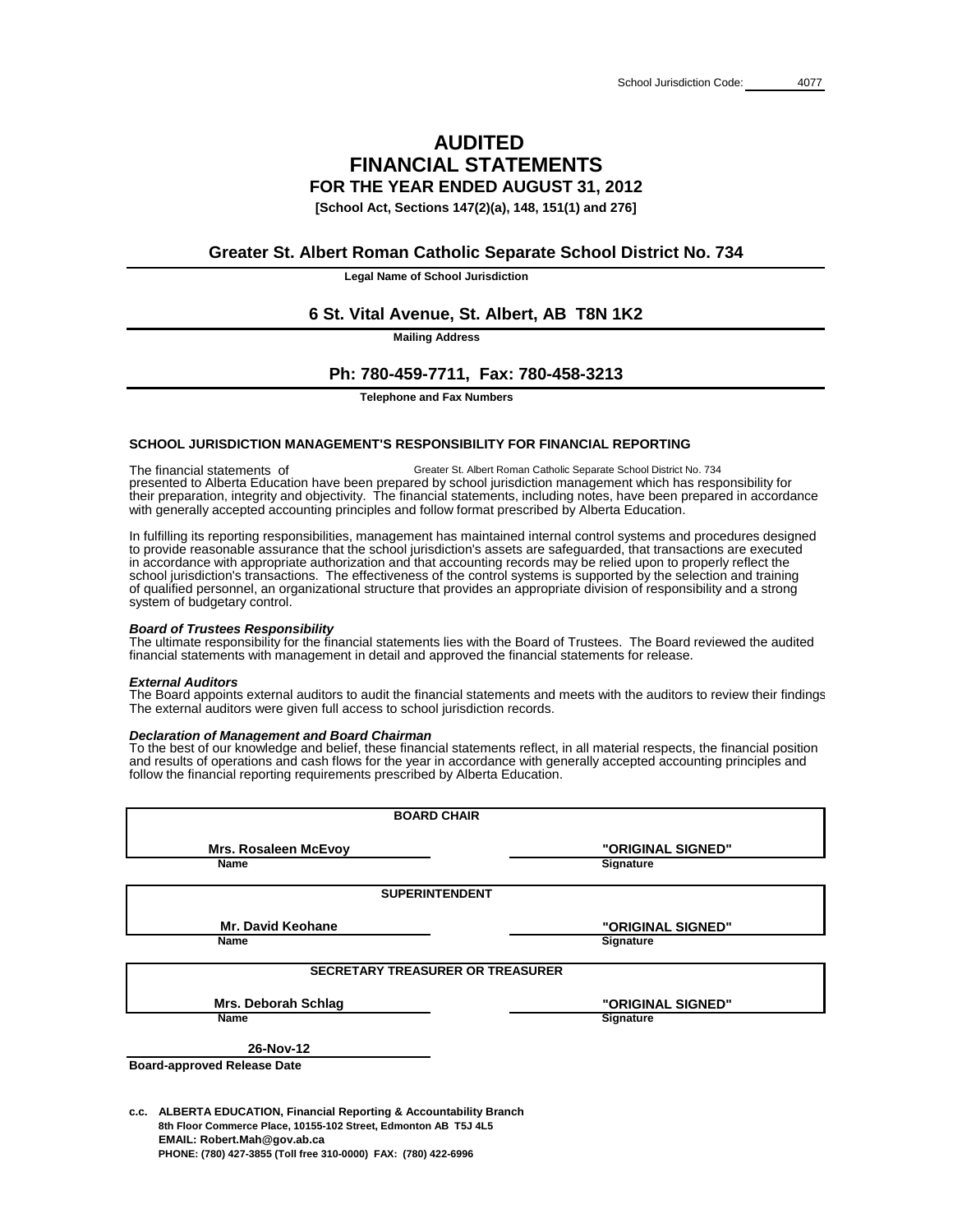## **TABLE OF CONTENTS**

|                                           | Page           |
|-------------------------------------------|----------------|
| <b>INDEPENDENT AUDITOR'S REPORT</b>       | $\mathbf{3}$   |
| <b>STATEMENT OF FINANCIAL POSITION</b>    | 5              |
| <b>STATEMENT OF REVENUES AND EXPENSES</b> | 6              |
| <b>STATEMENT OF CASH FLOWS</b>            | $\overline{7}$ |
| <b>STATEMENT OF CHANGES IN NET ASSETS</b> | 8              |
| <b>STATEMENT OF CAPITAL ALLOCATIONS</b>   | 9              |
| <b>NOTES TO THE FINANCIAL STATEMENTS</b>  | 10             |
| <b>UNAUDITED SCHEDULES</b>                | 27             |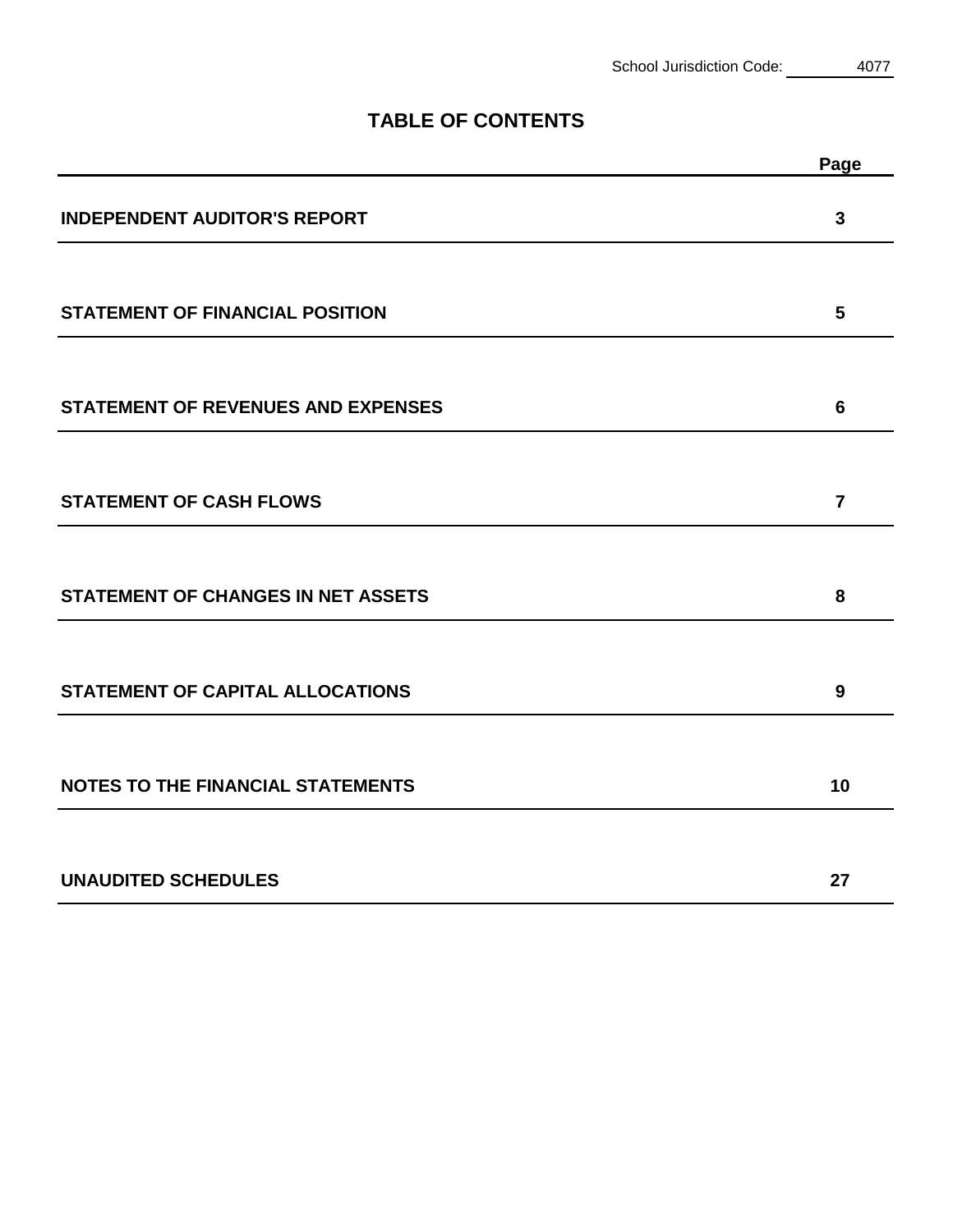

# Independent Auditors' Report

**Grant Thornton LLP**  1701 Scotia Place 2 10060 Jasper Avenue NW Edmonton, AB T5J 3R8 T (780) 422-7114 F (780) 426-3208 www.GrantThornton.ca

To the Board of Trustees of Greater St. Albert Roman Catholic Separate School District No. 734

We have audited the accompanying financial statements of the Greater St. Albert Roman Catholic Separate School District No. 734, which comprise the statement of financial position as at August 31, 2012, the statements of revenues and expenses, changes in net assets and capital allocations and cash flows for the year then ended, and a summary of significant accounting policies and other explanatory information.

#### **Management's Responsibility for the Financial Statements**

Management is responsible for the preparation and fair presentation of these financial statements in accordance with Canadian generally accepted accounting principles, and for such internal control as management determines is necessary to enable the preparation of financial statements that are free from material misstatement, whether due to fraud or error.

#### **Auditor's Responsibility**

Our responsibility is to express an opinion on these financial statements based on our audit. We conducted our audit in accordance with Canadian generally accepted auditing standards. Those standards require that we comply with ethical requirements and plan and perform the audit to obtain reasonable assurance about whether the financial statements are free from material misstatement.

An audit involves performing procedures to obtain audit evidence about the amounts and disclosures in the financial statements. The procedures selected depend on the auditor's judgment, including the assessment of the risks of material misstatement of the financial statements, whether due to fraud or error. In making those risk assessments, the auditor considers internal control relevant to the entity's preparation and fair presentation of the financial statements in order to design audit procedures that are appropriate in the circumstances, but not for the purpose of expressing an opinion on the effectiveness of the entity's internal control. An audit also includes evaluating the appropriateness of accounting policies used and the reasonableness of accounting estimates made by management, as well as evaluating the overall presentation of the financial statements.

We believe that the audit evidence we have obtained is sufficient and appropriate to provide a basis for our audit opinion.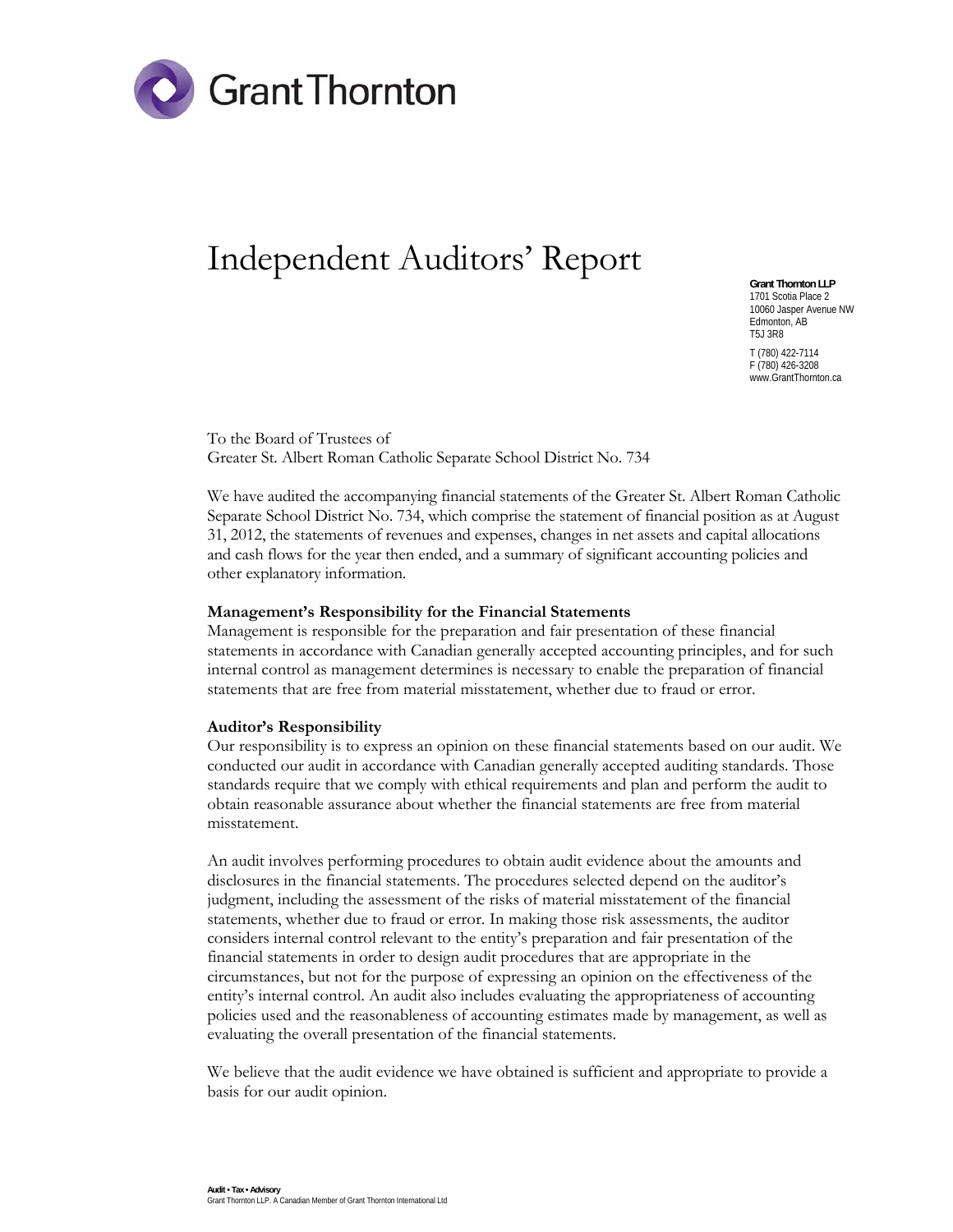

#### **Opinion**

In our opinion, the financial statements present fairly, in all material respects, the financial position of the Greater St. Albert Roman Catholic Separate School District No. 734 as at August 31, 2012, and the results of its operations and its cash flows for the year then ended in accordance with Canadian generally accepted accounting principles.

#### **Emphasis of Matter**

These financial statements have been prepared on a continuous basis of the former Greater St. Albert Regional Catholic Division No. 29, including the effects on the District of the St. Albert and Sturgeon Valley School Districts Establishment Act as described in Note1 to the financial statements.

Edmonton, Canada

Grant Thouston 11P

November 26, 2012 Chartered Accountants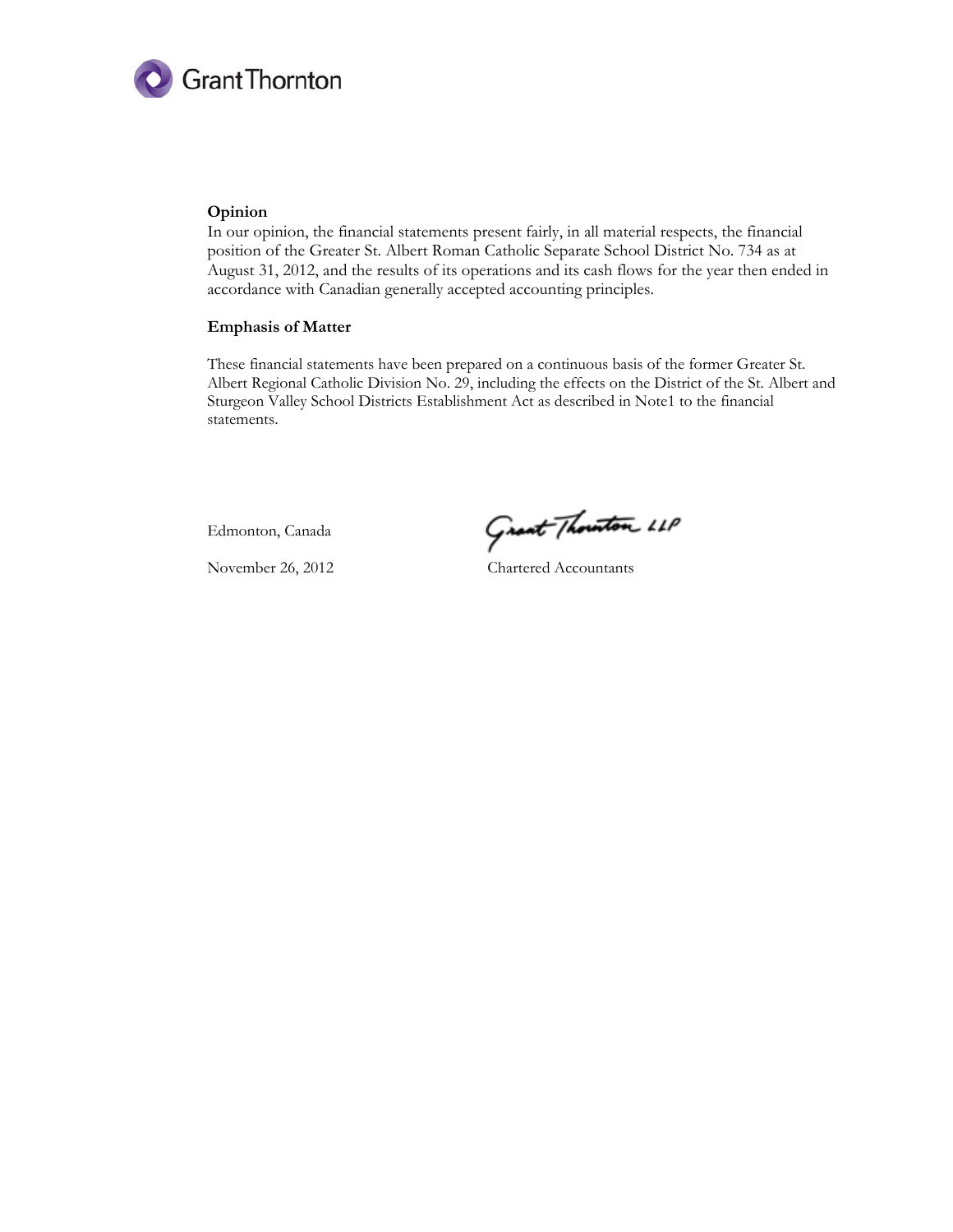School Jurisdiction Code: 4077

## **STATEMENT OF FINANCIAL POSITION**

## **as at August 31, 2012**

(in dollars)

| Restated<br><b>ASSETS</b><br><b>Current assets</b><br>\$2,685,313<br>Cash and temporary investments<br>(Note 4)<br>Accounts receivable (net after allowances)<br>\$2,072,417<br>(Note 5)<br>Prepaid expenses<br>(Note 6)<br>\$468,412<br>Other current assets<br>\$0<br><b>Total current assets</b><br>\$5,226,142<br>(Note 7)<br>\$316,487<br><b>Trust assets</b><br>\$0<br>Long term accounts receivable<br>\$0<br>Long term investments<br>(Note 8)<br>Capital assets<br>\$1,396,416<br>\$1,396,416<br>Land<br>Construction in progress<br>\$735,382<br>\$67,547,838<br><b>Buildings</b><br>Less: accumulated amortization<br>$(\$37,732,183)$<br>\$29,815,655<br>\$30,663,825<br>\$1,929,852<br>Equipment<br>(\$1,083,299)<br>\$1,010,142<br>Less: accumulated amortization<br>\$846,553<br>\$401,990<br>Vehicles<br>\$213,801<br>Less: accumulated amortization<br>(\$199,249)<br>\$202,741<br>\$33,284,184<br>\$32,996,747<br><b>Total capital assets</b><br><b>TOTAL ASSETS</b><br>\$38,539,376<br>\$38,161,787<br>LIABILITIES<br><b>Current liabilities</b><br>\$0<br>Bank indebtedness<br>(Note 9)<br>Accounts payable and accrued liabilities<br>(Note 10)<br>\$2,039,211<br>Deferred revenue<br>(Note 11)<br>\$2,216,295<br>Deferred capital allocations<br>(Note 13)<br>\$735,382<br>Current portion of long term debt<br>\$848,865<br><b>Total current liabilities</b><br>\$5,839,753<br>\$4,758,459<br><b>Trust liabilities</b><br>\$316,487<br>\$450,568<br>(Note 7)<br>Employee future benefit liabilities<br>\$0<br>(Note 12)<br>Long term debt<br>\$4,773,693<br>\$5,646,710<br>Supported:<br>Debentures and other supported debt<br>Less: Current portion<br>(\$848, 865)<br>(\$873,017)<br>Debentures and capital loans<br>\$0<br>Unsupported:<br>\$0<br><b>Capital leases</b><br>\$0<br>Mortgages<br>\$0<br>Less: Current portion<br>\$0<br>Other long term liabilities<br>\$0<br>Unamortized capital allocations<br>(Note 13)<br>\$22,972,278<br>\$22,847,665<br><b>Total long term liabilities</b><br>\$27,213,593<br>\$28,071,926<br><b>TOTAL LIABILITIES</b><br>\$33,053,346<br>\$32,830,385<br><b>NET ASSETS</b><br>\$772,012<br>\$342,935<br>Unrestricted net assets<br>\$0<br>Operating reserves<br>\$772,012<br>\$342,935<br>Accumulated operating surplus (deficit)<br>Investment in capital assets<br>\$4,515,393<br>\$4,789,842<br>\$198,625<br>\$198,625<br>(Note 14)<br>Capital reserves<br>\$4,714,018<br>\$4,988,467<br>Total capital funds<br>\$5,486,030<br><b>Total net assets</b> |  | 2012         | 2011         |
|---------------------------------------------------------------------------------------------------------------------------------------------------------------------------------------------------------------------------------------------------------------------------------------------------------------------------------------------------------------------------------------------------------------------------------------------------------------------------------------------------------------------------------------------------------------------------------------------------------------------------------------------------------------------------------------------------------------------------------------------------------------------------------------------------------------------------------------------------------------------------------------------------------------------------------------------------------------------------------------------------------------------------------------------------------------------------------------------------------------------------------------------------------------------------------------------------------------------------------------------------------------------------------------------------------------------------------------------------------------------------------------------------------------------------------------------------------------------------------------------------------------------------------------------------------------------------------------------------------------------------------------------------------------------------------------------------------------------------------------------------------------------------------------------------------------------------------------------------------------------------------------------------------------------------------------------------------------------------------------------------------------------------------------------------------------------------------------------------------------------------------------------------------------------------------------------------------------------------------------------------------------------------------------------------------------------------------------------------------------------------------------------------------------------------------------------------------------------------------------------------------------------------|--|--------------|--------------|
|                                                                                                                                                                                                                                                                                                                                                                                                                                                                                                                                                                                                                                                                                                                                                                                                                                                                                                                                                                                                                                                                                                                                                                                                                                                                                                                                                                                                                                                                                                                                                                                                                                                                                                                                                                                                                                                                                                                                                                                                                                                                                                                                                                                                                                                                                                                                                                                                                                                                                                                           |  |              |              |
|                                                                                                                                                                                                                                                                                                                                                                                                                                                                                                                                                                                                                                                                                                                                                                                                                                                                                                                                                                                                                                                                                                                                                                                                                                                                                                                                                                                                                                                                                                                                                                                                                                                                                                                                                                                                                                                                                                                                                                                                                                                                                                                                                                                                                                                                                                                                                                                                                                                                                                                           |  |              |              |
|                                                                                                                                                                                                                                                                                                                                                                                                                                                                                                                                                                                                                                                                                                                                                                                                                                                                                                                                                                                                                                                                                                                                                                                                                                                                                                                                                                                                                                                                                                                                                                                                                                                                                                                                                                                                                                                                                                                                                                                                                                                                                                                                                                                                                                                                                                                                                                                                                                                                                                                           |  |              |              |
|                                                                                                                                                                                                                                                                                                                                                                                                                                                                                                                                                                                                                                                                                                                                                                                                                                                                                                                                                                                                                                                                                                                                                                                                                                                                                                                                                                                                                                                                                                                                                                                                                                                                                                                                                                                                                                                                                                                                                                                                                                                                                                                                                                                                                                                                                                                                                                                                                                                                                                                           |  |              | \$1,941,115  |
|                                                                                                                                                                                                                                                                                                                                                                                                                                                                                                                                                                                                                                                                                                                                                                                                                                                                                                                                                                                                                                                                                                                                                                                                                                                                                                                                                                                                                                                                                                                                                                                                                                                                                                                                                                                                                                                                                                                                                                                                                                                                                                                                                                                                                                                                                                                                                                                                                                                                                                                           |  |              | \$1,786,867  |
|                                                                                                                                                                                                                                                                                                                                                                                                                                                                                                                                                                                                                                                                                                                                                                                                                                                                                                                                                                                                                                                                                                                                                                                                                                                                                                                                                                                                                                                                                                                                                                                                                                                                                                                                                                                                                                                                                                                                                                                                                                                                                                                                                                                                                                                                                                                                                                                                                                                                                                                           |  |              | \$699,053    |
|                                                                                                                                                                                                                                                                                                                                                                                                                                                                                                                                                                                                                                                                                                                                                                                                                                                                                                                                                                                                                                                                                                                                                                                                                                                                                                                                                                                                                                                                                                                                                                                                                                                                                                                                                                                                                                                                                                                                                                                                                                                                                                                                                                                                                                                                                                                                                                                                                                                                                                                           |  |              | \$0          |
|                                                                                                                                                                                                                                                                                                                                                                                                                                                                                                                                                                                                                                                                                                                                                                                                                                                                                                                                                                                                                                                                                                                                                                                                                                                                                                                                                                                                                                                                                                                                                                                                                                                                                                                                                                                                                                                                                                                                                                                                                                                                                                                                                                                                                                                                                                                                                                                                                                                                                                                           |  |              | \$4,427,035  |
|                                                                                                                                                                                                                                                                                                                                                                                                                                                                                                                                                                                                                                                                                                                                                                                                                                                                                                                                                                                                                                                                                                                                                                                                                                                                                                                                                                                                                                                                                                                                                                                                                                                                                                                                                                                                                                                                                                                                                                                                                                                                                                                                                                                                                                                                                                                                                                                                                                                                                                                           |  |              | \$450,568    |
|                                                                                                                                                                                                                                                                                                                                                                                                                                                                                                                                                                                                                                                                                                                                                                                                                                                                                                                                                                                                                                                                                                                                                                                                                                                                                                                                                                                                                                                                                                                                                                                                                                                                                                                                                                                                                                                                                                                                                                                                                                                                                                                                                                                                                                                                                                                                                                                                                                                                                                                           |  |              | \$0          |
|                                                                                                                                                                                                                                                                                                                                                                                                                                                                                                                                                                                                                                                                                                                                                                                                                                                                                                                                                                                                                                                                                                                                                                                                                                                                                                                                                                                                                                                                                                                                                                                                                                                                                                                                                                                                                                                                                                                                                                                                                                                                                                                                                                                                                                                                                                                                                                                                                                                                                                                           |  |              | \$0          |
|                                                                                                                                                                                                                                                                                                                                                                                                                                                                                                                                                                                                                                                                                                                                                                                                                                                                                                                                                                                                                                                                                                                                                                                                                                                                                                                                                                                                                                                                                                                                                                                                                                                                                                                                                                                                                                                                                                                                                                                                                                                                                                                                                                                                                                                                                                                                                                                                                                                                                                                           |  |              |              |
|                                                                                                                                                                                                                                                                                                                                                                                                                                                                                                                                                                                                                                                                                                                                                                                                                                                                                                                                                                                                                                                                                                                                                                                                                                                                                                                                                                                                                                                                                                                                                                                                                                                                                                                                                                                                                                                                                                                                                                                                                                                                                                                                                                                                                                                                                                                                                                                                                                                                                                                           |  |              |              |
|                                                                                                                                                                                                                                                                                                                                                                                                                                                                                                                                                                                                                                                                                                                                                                                                                                                                                                                                                                                                                                                                                                                                                                                                                                                                                                                                                                                                                                                                                                                                                                                                                                                                                                                                                                                                                                                                                                                                                                                                                                                                                                                                                                                                                                                                                                                                                                                                                                                                                                                           |  |              | \$0          |
|                                                                                                                                                                                                                                                                                                                                                                                                                                                                                                                                                                                                                                                                                                                                                                                                                                                                                                                                                                                                                                                                                                                                                                                                                                                                                                                                                                                                                                                                                                                                                                                                                                                                                                                                                                                                                                                                                                                                                                                                                                                                                                                                                                                                                                                                                                                                                                                                                                                                                                                           |  |              |              |
|                                                                                                                                                                                                                                                                                                                                                                                                                                                                                                                                                                                                                                                                                                                                                                                                                                                                                                                                                                                                                                                                                                                                                                                                                                                                                                                                                                                                                                                                                                                                                                                                                                                                                                                                                                                                                                                                                                                                                                                                                                                                                                                                                                                                                                                                                                                                                                                                                                                                                                                           |  |              |              |
|                                                                                                                                                                                                                                                                                                                                                                                                                                                                                                                                                                                                                                                                                                                                                                                                                                                                                                                                                                                                                                                                                                                                                                                                                                                                                                                                                                                                                                                                                                                                                                                                                                                                                                                                                                                                                                                                                                                                                                                                                                                                                                                                                                                                                                                                                                                                                                                                                                                                                                                           |  |              |              |
|                                                                                                                                                                                                                                                                                                                                                                                                                                                                                                                                                                                                                                                                                                                                                                                                                                                                                                                                                                                                                                                                                                                                                                                                                                                                                                                                                                                                                                                                                                                                                                                                                                                                                                                                                                                                                                                                                                                                                                                                                                                                                                                                                                                                                                                                                                                                                                                                                                                                                                                           |  |              |              |
|                                                                                                                                                                                                                                                                                                                                                                                                                                                                                                                                                                                                                                                                                                                                                                                                                                                                                                                                                                                                                                                                                                                                                                                                                                                                                                                                                                                                                                                                                                                                                                                                                                                                                                                                                                                                                                                                                                                                                                                                                                                                                                                                                                                                                                                                                                                                                                                                                                                                                                                           |  |              |              |
|                                                                                                                                                                                                                                                                                                                                                                                                                                                                                                                                                                                                                                                                                                                                                                                                                                                                                                                                                                                                                                                                                                                                                                                                                                                                                                                                                                                                                                                                                                                                                                                                                                                                                                                                                                                                                                                                                                                                                                                                                                                                                                                                                                                                                                                                                                                                                                                                                                                                                                                           |  |              |              |
|                                                                                                                                                                                                                                                                                                                                                                                                                                                                                                                                                                                                                                                                                                                                                                                                                                                                                                                                                                                                                                                                                                                                                                                                                                                                                                                                                                                                                                                                                                                                                                                                                                                                                                                                                                                                                                                                                                                                                                                                                                                                                                                                                                                                                                                                                                                                                                                                                                                                                                                           |  |              |              |
|                                                                                                                                                                                                                                                                                                                                                                                                                                                                                                                                                                                                                                                                                                                                                                                                                                                                                                                                                                                                                                                                                                                                                                                                                                                                                                                                                                                                                                                                                                                                                                                                                                                                                                                                                                                                                                                                                                                                                                                                                                                                                                                                                                                                                                                                                                                                                                                                                                                                                                                           |  |              |              |
|                                                                                                                                                                                                                                                                                                                                                                                                                                                                                                                                                                                                                                                                                                                                                                                                                                                                                                                                                                                                                                                                                                                                                                                                                                                                                                                                                                                                                                                                                                                                                                                                                                                                                                                                                                                                                                                                                                                                                                                                                                                                                                                                                                                                                                                                                                                                                                                                                                                                                                                           |  |              |              |
|                                                                                                                                                                                                                                                                                                                                                                                                                                                                                                                                                                                                                                                                                                                                                                                                                                                                                                                                                                                                                                                                                                                                                                                                                                                                                                                                                                                                                                                                                                                                                                                                                                                                                                                                                                                                                                                                                                                                                                                                                                                                                                                                                                                                                                                                                                                                                                                                                                                                                                                           |  |              |              |
|                                                                                                                                                                                                                                                                                                                                                                                                                                                                                                                                                                                                                                                                                                                                                                                                                                                                                                                                                                                                                                                                                                                                                                                                                                                                                                                                                                                                                                                                                                                                                                                                                                                                                                                                                                                                                                                                                                                                                                                                                                                                                                                                                                                                                                                                                                                                                                                                                                                                                                                           |  |              |              |
|                                                                                                                                                                                                                                                                                                                                                                                                                                                                                                                                                                                                                                                                                                                                                                                                                                                                                                                                                                                                                                                                                                                                                                                                                                                                                                                                                                                                                                                                                                                                                                                                                                                                                                                                                                                                                                                                                                                                                                                                                                                                                                                                                                                                                                                                                                                                                                                                                                                                                                                           |  |              | \$0          |
|                                                                                                                                                                                                                                                                                                                                                                                                                                                                                                                                                                                                                                                                                                                                                                                                                                                                                                                                                                                                                                                                                                                                                                                                                                                                                                                                                                                                                                                                                                                                                                                                                                                                                                                                                                                                                                                                                                                                                                                                                                                                                                                                                                                                                                                                                                                                                                                                                                                                                                                           |  |              | \$1,494,352  |
|                                                                                                                                                                                                                                                                                                                                                                                                                                                                                                                                                                                                                                                                                                                                                                                                                                                                                                                                                                                                                                                                                                                                                                                                                                                                                                                                                                                                                                                                                                                                                                                                                                                                                                                                                                                                                                                                                                                                                                                                                                                                                                                                                                                                                                                                                                                                                                                                                                                                                                                           |  |              | \$2,391,090  |
|                                                                                                                                                                                                                                                                                                                                                                                                                                                                                                                                                                                                                                                                                                                                                                                                                                                                                                                                                                                                                                                                                                                                                                                                                                                                                                                                                                                                                                                                                                                                                                                                                                                                                                                                                                                                                                                                                                                                                                                                                                                                                                                                                                                                                                                                                                                                                                                                                                                                                                                           |  |              | \$0          |
|                                                                                                                                                                                                                                                                                                                                                                                                                                                                                                                                                                                                                                                                                                                                                                                                                                                                                                                                                                                                                                                                                                                                                                                                                                                                                                                                                                                                                                                                                                                                                                                                                                                                                                                                                                                                                                                                                                                                                                                                                                                                                                                                                                                                                                                                                                                                                                                                                                                                                                                           |  |              | \$873,017    |
|                                                                                                                                                                                                                                                                                                                                                                                                                                                                                                                                                                                                                                                                                                                                                                                                                                                                                                                                                                                                                                                                                                                                                                                                                                                                                                                                                                                                                                                                                                                                                                                                                                                                                                                                                                                                                                                                                                                                                                                                                                                                                                                                                                                                                                                                                                                                                                                                                                                                                                                           |  |              |              |
|                                                                                                                                                                                                                                                                                                                                                                                                                                                                                                                                                                                                                                                                                                                                                                                                                                                                                                                                                                                                                                                                                                                                                                                                                                                                                                                                                                                                                                                                                                                                                                                                                                                                                                                                                                                                                                                                                                                                                                                                                                                                                                                                                                                                                                                                                                                                                                                                                                                                                                                           |  |              |              |
|                                                                                                                                                                                                                                                                                                                                                                                                                                                                                                                                                                                                                                                                                                                                                                                                                                                                                                                                                                                                                                                                                                                                                                                                                                                                                                                                                                                                                                                                                                                                                                                                                                                                                                                                                                                                                                                                                                                                                                                                                                                                                                                                                                                                                                                                                                                                                                                                                                                                                                                           |  |              | \$0          |
|                                                                                                                                                                                                                                                                                                                                                                                                                                                                                                                                                                                                                                                                                                                                                                                                                                                                                                                                                                                                                                                                                                                                                                                                                                                                                                                                                                                                                                                                                                                                                                                                                                                                                                                                                                                                                                                                                                                                                                                                                                                                                                                                                                                                                                                                                                                                                                                                                                                                                                                           |  |              |              |
|                                                                                                                                                                                                                                                                                                                                                                                                                                                                                                                                                                                                                                                                                                                                                                                                                                                                                                                                                                                                                                                                                                                                                                                                                                                                                                                                                                                                                                                                                                                                                                                                                                                                                                                                                                                                                                                                                                                                                                                                                                                                                                                                                                                                                                                                                                                                                                                                                                                                                                                           |  |              |              |
|                                                                                                                                                                                                                                                                                                                                                                                                                                                                                                                                                                                                                                                                                                                                                                                                                                                                                                                                                                                                                                                                                                                                                                                                                                                                                                                                                                                                                                                                                                                                                                                                                                                                                                                                                                                                                                                                                                                                                                                                                                                                                                                                                                                                                                                                                                                                                                                                                                                                                                                           |  |              |              |
|                                                                                                                                                                                                                                                                                                                                                                                                                                                                                                                                                                                                                                                                                                                                                                                                                                                                                                                                                                                                                                                                                                                                                                                                                                                                                                                                                                                                                                                                                                                                                                                                                                                                                                                                                                                                                                                                                                                                                                                                                                                                                                                                                                                                                                                                                                                                                                                                                                                                                                                           |  |              | \$0          |
|                                                                                                                                                                                                                                                                                                                                                                                                                                                                                                                                                                                                                                                                                                                                                                                                                                                                                                                                                                                                                                                                                                                                                                                                                                                                                                                                                                                                                                                                                                                                                                                                                                                                                                                                                                                                                                                                                                                                                                                                                                                                                                                                                                                                                                                                                                                                                                                                                                                                                                                           |  |              | \$0          |
|                                                                                                                                                                                                                                                                                                                                                                                                                                                                                                                                                                                                                                                                                                                                                                                                                                                                                                                                                                                                                                                                                                                                                                                                                                                                                                                                                                                                                                                                                                                                                                                                                                                                                                                                                                                                                                                                                                                                                                                                                                                                                                                                                                                                                                                                                                                                                                                                                                                                                                                           |  |              | \$0          |
|                                                                                                                                                                                                                                                                                                                                                                                                                                                                                                                                                                                                                                                                                                                                                                                                                                                                                                                                                                                                                                                                                                                                                                                                                                                                                                                                                                                                                                                                                                                                                                                                                                                                                                                                                                                                                                                                                                                                                                                                                                                                                                                                                                                                                                                                                                                                                                                                                                                                                                                           |  |              | \$0          |
|                                                                                                                                                                                                                                                                                                                                                                                                                                                                                                                                                                                                                                                                                                                                                                                                                                                                                                                                                                                                                                                                                                                                                                                                                                                                                                                                                                                                                                                                                                                                                                                                                                                                                                                                                                                                                                                                                                                                                                                                                                                                                                                                                                                                                                                                                                                                                                                                                                                                                                                           |  |              |              |
|                                                                                                                                                                                                                                                                                                                                                                                                                                                                                                                                                                                                                                                                                                                                                                                                                                                                                                                                                                                                                                                                                                                                                                                                                                                                                                                                                                                                                                                                                                                                                                                                                                                                                                                                                                                                                                                                                                                                                                                                                                                                                                                                                                                                                                                                                                                                                                                                                                                                                                                           |  |              |              |
|                                                                                                                                                                                                                                                                                                                                                                                                                                                                                                                                                                                                                                                                                                                                                                                                                                                                                                                                                                                                                                                                                                                                                                                                                                                                                                                                                                                                                                                                                                                                                                                                                                                                                                                                                                                                                                                                                                                                                                                                                                                                                                                                                                                                                                                                                                                                                                                                                                                                                                                           |  |              |              |
|                                                                                                                                                                                                                                                                                                                                                                                                                                                                                                                                                                                                                                                                                                                                                                                                                                                                                                                                                                                                                                                                                                                                                                                                                                                                                                                                                                                                                                                                                                                                                                                                                                                                                                                                                                                                                                                                                                                                                                                                                                                                                                                                                                                                                                                                                                                                                                                                                                                                                                                           |  |              |              |
|                                                                                                                                                                                                                                                                                                                                                                                                                                                                                                                                                                                                                                                                                                                                                                                                                                                                                                                                                                                                                                                                                                                                                                                                                                                                                                                                                                                                                                                                                                                                                                                                                                                                                                                                                                                                                                                                                                                                                                                                                                                                                                                                                                                                                                                                                                                                                                                                                                                                                                                           |  |              |              |
|                                                                                                                                                                                                                                                                                                                                                                                                                                                                                                                                                                                                                                                                                                                                                                                                                                                                                                                                                                                                                                                                                                                                                                                                                                                                                                                                                                                                                                                                                                                                                                                                                                                                                                                                                                                                                                                                                                                                                                                                                                                                                                                                                                                                                                                                                                                                                                                                                                                                                                                           |  |              |              |
|                                                                                                                                                                                                                                                                                                                                                                                                                                                                                                                                                                                                                                                                                                                                                                                                                                                                                                                                                                                                                                                                                                                                                                                                                                                                                                                                                                                                                                                                                                                                                                                                                                                                                                                                                                                                                                                                                                                                                                                                                                                                                                                                                                                                                                                                                                                                                                                                                                                                                                                           |  |              |              |
|                                                                                                                                                                                                                                                                                                                                                                                                                                                                                                                                                                                                                                                                                                                                                                                                                                                                                                                                                                                                                                                                                                                                                                                                                                                                                                                                                                                                                                                                                                                                                                                                                                                                                                                                                                                                                                                                                                                                                                                                                                                                                                                                                                                                                                                                                                                                                                                                                                                                                                                           |  |              | \$0          |
|                                                                                                                                                                                                                                                                                                                                                                                                                                                                                                                                                                                                                                                                                                                                                                                                                                                                                                                                                                                                                                                                                                                                                                                                                                                                                                                                                                                                                                                                                                                                                                                                                                                                                                                                                                                                                                                                                                                                                                                                                                                                                                                                                                                                                                                                                                                                                                                                                                                                                                                           |  |              |              |
|                                                                                                                                                                                                                                                                                                                                                                                                                                                                                                                                                                                                                                                                                                                                                                                                                                                                                                                                                                                                                                                                                                                                                                                                                                                                                                                                                                                                                                                                                                                                                                                                                                                                                                                                                                                                                                                                                                                                                                                                                                                                                                                                                                                                                                                                                                                                                                                                                                                                                                                           |  |              |              |
|                                                                                                                                                                                                                                                                                                                                                                                                                                                                                                                                                                                                                                                                                                                                                                                                                                                                                                                                                                                                                                                                                                                                                                                                                                                                                                                                                                                                                                                                                                                                                                                                                                                                                                                                                                                                                                                                                                                                                                                                                                                                                                                                                                                                                                                                                                                                                                                                                                                                                                                           |  |              |              |
|                                                                                                                                                                                                                                                                                                                                                                                                                                                                                                                                                                                                                                                                                                                                                                                                                                                                                                                                                                                                                                                                                                                                                                                                                                                                                                                                                                                                                                                                                                                                                                                                                                                                                                                                                                                                                                                                                                                                                                                                                                                                                                                                                                                                                                                                                                                                                                                                                                                                                                                           |  |              |              |
|                                                                                                                                                                                                                                                                                                                                                                                                                                                                                                                                                                                                                                                                                                                                                                                                                                                                                                                                                                                                                                                                                                                                                                                                                                                                                                                                                                                                                                                                                                                                                                                                                                                                                                                                                                                                                                                                                                                                                                                                                                                                                                                                                                                                                                                                                                                                                                                                                                                                                                                           |  |              |              |
|                                                                                                                                                                                                                                                                                                                                                                                                                                                                                                                                                                                                                                                                                                                                                                                                                                                                                                                                                                                                                                                                                                                                                                                                                                                                                                                                                                                                                                                                                                                                                                                                                                                                                                                                                                                                                                                                                                                                                                                                                                                                                                                                                                                                                                                                                                                                                                                                                                                                                                                           |  |              | \$5,331,402  |
| <b>TOTAL LIABILITIES AND NET ASSETS</b>                                                                                                                                                                                                                                                                                                                                                                                                                                                                                                                                                                                                                                                                                                                                                                                                                                                                                                                                                                                                                                                                                                                                                                                                                                                                                                                                                                                                                                                                                                                                                                                                                                                                                                                                                                                                                                                                                                                                                                                                                                                                                                                                                                                                                                                                                                                                                                                                                                                                                   |  | \$38,539,376 | \$38,161,787 |

**Note:** Please input "(Restated)" in 2011 column heading where comparatives are not taken from the finalized 2010/2011 Audited Financial Statements filed with Alberta Education.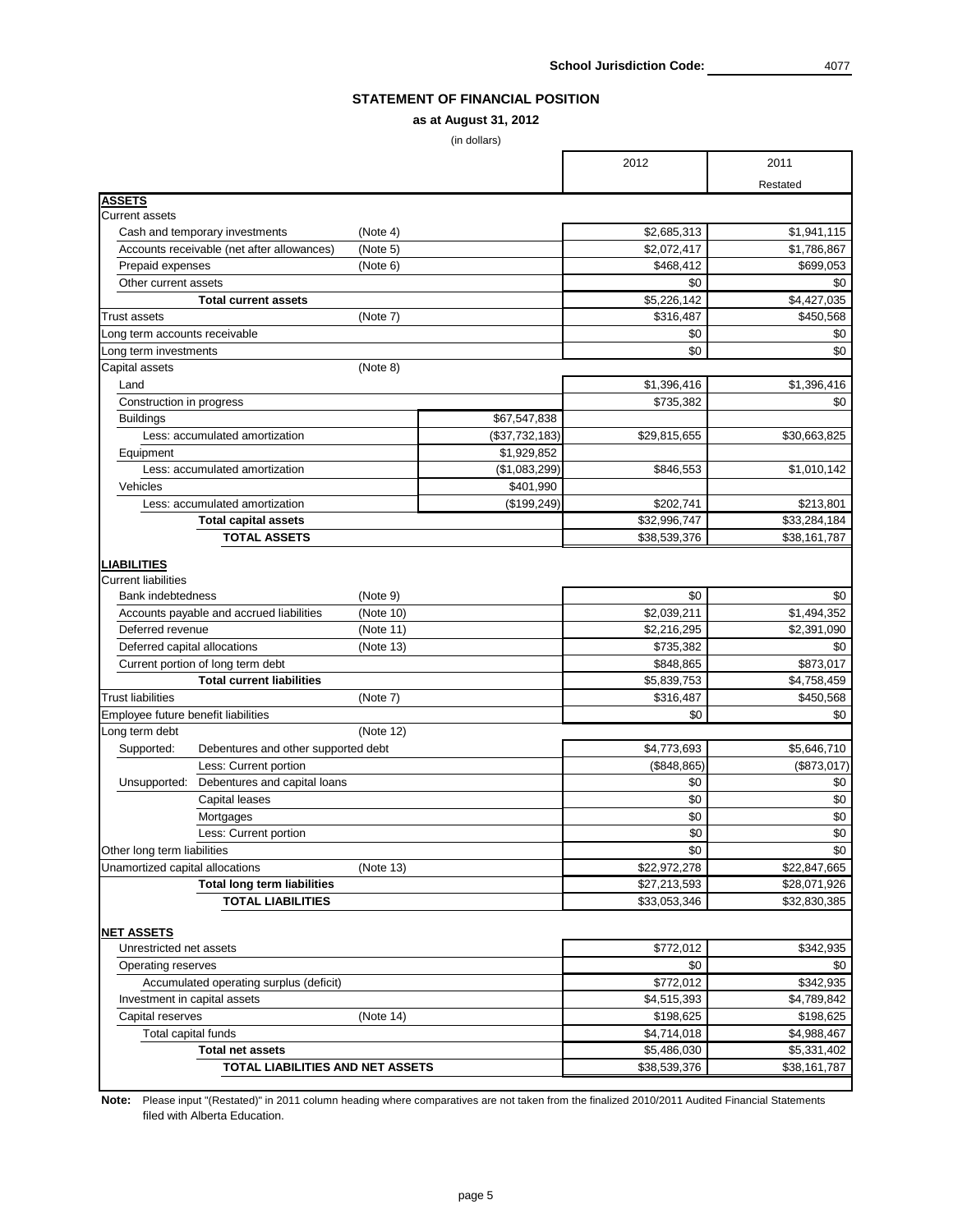Note: Please input "(Restated)" where Actual 2011 comparatives are not as presented in the finalized 2010/2011 Audited Financial Statements filed with Alberta Education. Budget 2012 comparatives presented are final budget amounts formally approved by the Board.

| 2012<br>2011<br>Actual<br>Restated<br>2012<br><b>REVENUES</b><br><b>Government of Alberta</b><br>\$64,689,343<br>\$63,692,236<br><b>Federal Government and/or First Nations</b><br>\$121,752<br>\$122,821<br><b>Other Alberta school authorities</b><br>\$658,382<br>\$877,146<br>\$0<br>\$0<br>Out of province authorities<br>Alberta Municipalities-special tax levies<br>\$0<br>\$0<br>\$2,737,970<br>(Note 15)<br>\$3,032,595<br><b>Fees</b><br>\$108,400<br><b>Other sales and services</b><br>\$113,081<br>\$30,000<br><b>Investment income</b><br>\$50,400<br>\$100,000<br><b>Gifts and donations</b><br>\$105,004<br>\$233,332<br>\$355,000<br>Fundraising<br><b>Rental of facilities</b><br>\$125,583<br>\$104,000<br>Gains on disposal of capital assets<br>\$0<br>\$0<br>\$1,687,052<br>\$1,683,711<br><b>Amortization of capital allocations</b><br>\$1,517,831<br>\$1,770,457<br>Other revenue<br>\$72,332,083<br>\$71,584,013<br><b>Total Revenues</b><br><b>EXPENSES</b><br>\$34,376,920<br>\$34,360,694<br><b>Certificated salaries</b><br>(Note 22)<br><b>Certificated benefits</b><br>(Note 22)<br>\$7,259,703<br>\$7,185,299<br>Non-certificated salaries and wages<br>\$10,025,334<br>\$10,451,520<br>(Note 22)<br>Non-certificated benefits<br>\$2,717,395<br>(Note 22)<br>\$2,729,785<br>\$15,078,768<br>\$14,277,147<br>Services, contracts and supplies<br><b>Capital and debt services</b><br>Amortization of capital assets<br>\$1,683,711<br>\$1,687,052<br>Supported<br>\$435,414<br>\$526,243<br>Unsupported<br>\$2,209,954<br>\$2,122,466<br>Total Amortization of capital assets<br>Interest on capital debt<br>\$515,880<br>\$470,546<br>Supported<br>\$0<br>\$0<br>Unsupported<br>\$470,546<br>\$515,880<br>Total Interest on capital debt<br>\$0<br>\$20,000<br>Other interest and charges<br>\$0<br>\$26,445<br>Losses on disposal of capital assets<br>\$0<br>\$0<br>Other expense<br>\$71,650,401<br><b>Total Expenses</b><br>\$72,177,455 | 11122121 | <b>Budget</b> | Actual        |
|---------------------------------------------------------------------------------------------------------------------------------------------------------------------------------------------------------------------------------------------------------------------------------------------------------------------------------------------------------------------------------------------------------------------------------------------------------------------------------------------------------------------------------------------------------------------------------------------------------------------------------------------------------------------------------------------------------------------------------------------------------------------------------------------------------------------------------------------------------------------------------------------------------------------------------------------------------------------------------------------------------------------------------------------------------------------------------------------------------------------------------------------------------------------------------------------------------------------------------------------------------------------------------------------------------------------------------------------------------------------------------------------------------------------------------------------------------------------------------------------------------------------------------------------------------------------------------------------------------------------------------------------------------------------------------------------------------------------------------------------------------------------------------------------------------------------------------------------------------------------------------------------------------------------------------------------------------------------------------|----------|---------------|---------------|
|                                                                                                                                                                                                                                                                                                                                                                                                                                                                                                                                                                                                                                                                                                                                                                                                                                                                                                                                                                                                                                                                                                                                                                                                                                                                                                                                                                                                                                                                                                                                                                                                                                                                                                                                                                                                                                                                                                                                                                                 |          |               |               |
|                                                                                                                                                                                                                                                                                                                                                                                                                                                                                                                                                                                                                                                                                                                                                                                                                                                                                                                                                                                                                                                                                                                                                                                                                                                                                                                                                                                                                                                                                                                                                                                                                                                                                                                                                                                                                                                                                                                                                                                 |          |               |               |
|                                                                                                                                                                                                                                                                                                                                                                                                                                                                                                                                                                                                                                                                                                                                                                                                                                                                                                                                                                                                                                                                                                                                                                                                                                                                                                                                                                                                                                                                                                                                                                                                                                                                                                                                                                                                                                                                                                                                                                                 |          |               |               |
|                                                                                                                                                                                                                                                                                                                                                                                                                                                                                                                                                                                                                                                                                                                                                                                                                                                                                                                                                                                                                                                                                                                                                                                                                                                                                                                                                                                                                                                                                                                                                                                                                                                                                                                                                                                                                                                                                                                                                                                 |          |               | \$63,817,044  |
|                                                                                                                                                                                                                                                                                                                                                                                                                                                                                                                                                                                                                                                                                                                                                                                                                                                                                                                                                                                                                                                                                                                                                                                                                                                                                                                                                                                                                                                                                                                                                                                                                                                                                                                                                                                                                                                                                                                                                                                 |          |               | \$226,204     |
|                                                                                                                                                                                                                                                                                                                                                                                                                                                                                                                                                                                                                                                                                                                                                                                                                                                                                                                                                                                                                                                                                                                                                                                                                                                                                                                                                                                                                                                                                                                                                                                                                                                                                                                                                                                                                                                                                                                                                                                 |          |               | \$522,519     |
|                                                                                                                                                                                                                                                                                                                                                                                                                                                                                                                                                                                                                                                                                                                                                                                                                                                                                                                                                                                                                                                                                                                                                                                                                                                                                                                                                                                                                                                                                                                                                                                                                                                                                                                                                                                                                                                                                                                                                                                 |          |               | \$0           |
|                                                                                                                                                                                                                                                                                                                                                                                                                                                                                                                                                                                                                                                                                                                                                                                                                                                                                                                                                                                                                                                                                                                                                                                                                                                                                                                                                                                                                                                                                                                                                                                                                                                                                                                                                                                                                                                                                                                                                                                 |          |               | \$0           |
|                                                                                                                                                                                                                                                                                                                                                                                                                                                                                                                                                                                                                                                                                                                                                                                                                                                                                                                                                                                                                                                                                                                                                                                                                                                                                                                                                                                                                                                                                                                                                                                                                                                                                                                                                                                                                                                                                                                                                                                 |          |               | \$2,624,401   |
|                                                                                                                                                                                                                                                                                                                                                                                                                                                                                                                                                                                                                                                                                                                                                                                                                                                                                                                                                                                                                                                                                                                                                                                                                                                                                                                                                                                                                                                                                                                                                                                                                                                                                                                                                                                                                                                                                                                                                                                 |          |               | \$266,638     |
|                                                                                                                                                                                                                                                                                                                                                                                                                                                                                                                                                                                                                                                                                                                                                                                                                                                                                                                                                                                                                                                                                                                                                                                                                                                                                                                                                                                                                                                                                                                                                                                                                                                                                                                                                                                                                                                                                                                                                                                 |          |               | \$35,332      |
|                                                                                                                                                                                                                                                                                                                                                                                                                                                                                                                                                                                                                                                                                                                                                                                                                                                                                                                                                                                                                                                                                                                                                                                                                                                                                                                                                                                                                                                                                                                                                                                                                                                                                                                                                                                                                                                                                                                                                                                 |          |               | \$105,049     |
|                                                                                                                                                                                                                                                                                                                                                                                                                                                                                                                                                                                                                                                                                                                                                                                                                                                                                                                                                                                                                                                                                                                                                                                                                                                                                                                                                                                                                                                                                                                                                                                                                                                                                                                                                                                                                                                                                                                                                                                 |          |               | \$355,920     |
|                                                                                                                                                                                                                                                                                                                                                                                                                                                                                                                                                                                                                                                                                                                                                                                                                                                                                                                                                                                                                                                                                                                                                                                                                                                                                                                                                                                                                                                                                                                                                                                                                                                                                                                                                                                                                                                                                                                                                                                 |          |               | \$104,426     |
|                                                                                                                                                                                                                                                                                                                                                                                                                                                                                                                                                                                                                                                                                                                                                                                                                                                                                                                                                                                                                                                                                                                                                                                                                                                                                                                                                                                                                                                                                                                                                                                                                                                                                                                                                                                                                                                                                                                                                                                 |          |               | \$0           |
|                                                                                                                                                                                                                                                                                                                                                                                                                                                                                                                                                                                                                                                                                                                                                                                                                                                                                                                                                                                                                                                                                                                                                                                                                                                                                                                                                                                                                                                                                                                                                                                                                                                                                                                                                                                                                                                                                                                                                                                 |          |               | \$1,785,979   |
|                                                                                                                                                                                                                                                                                                                                                                                                                                                                                                                                                                                                                                                                                                                                                                                                                                                                                                                                                                                                                                                                                                                                                                                                                                                                                                                                                                                                                                                                                                                                                                                                                                                                                                                                                                                                                                                                                                                                                                                 |          |               | \$1,414,661   |
|                                                                                                                                                                                                                                                                                                                                                                                                                                                                                                                                                                                                                                                                                                                                                                                                                                                                                                                                                                                                                                                                                                                                                                                                                                                                                                                                                                                                                                                                                                                                                                                                                                                                                                                                                                                                                                                                                                                                                                                 |          |               | \$71,258,173  |
|                                                                                                                                                                                                                                                                                                                                                                                                                                                                                                                                                                                                                                                                                                                                                                                                                                                                                                                                                                                                                                                                                                                                                                                                                                                                                                                                                                                                                                                                                                                                                                                                                                                                                                                                                                                                                                                                                                                                                                                 |          |               |               |
|                                                                                                                                                                                                                                                                                                                                                                                                                                                                                                                                                                                                                                                                                                                                                                                                                                                                                                                                                                                                                                                                                                                                                                                                                                                                                                                                                                                                                                                                                                                                                                                                                                                                                                                                                                                                                                                                                                                                                                                 |          |               | \$33,909,709  |
|                                                                                                                                                                                                                                                                                                                                                                                                                                                                                                                                                                                                                                                                                                                                                                                                                                                                                                                                                                                                                                                                                                                                                                                                                                                                                                                                                                                                                                                                                                                                                                                                                                                                                                                                                                                                                                                                                                                                                                                 |          |               | \$6,911,297   |
|                                                                                                                                                                                                                                                                                                                                                                                                                                                                                                                                                                                                                                                                                                                                                                                                                                                                                                                                                                                                                                                                                                                                                                                                                                                                                                                                                                                                                                                                                                                                                                                                                                                                                                                                                                                                                                                                                                                                                                                 |          |               | \$10,340,607  |
|                                                                                                                                                                                                                                                                                                                                                                                                                                                                                                                                                                                                                                                                                                                                                                                                                                                                                                                                                                                                                                                                                                                                                                                                                                                                                                                                                                                                                                                                                                                                                                                                                                                                                                                                                                                                                                                                                                                                                                                 |          |               | \$2,675,465   |
|                                                                                                                                                                                                                                                                                                                                                                                                                                                                                                                                                                                                                                                                                                                                                                                                                                                                                                                                                                                                                                                                                                                                                                                                                                                                                                                                                                                                                                                                                                                                                                                                                                                                                                                                                                                                                                                                                                                                                                                 |          |               | \$16,039,689  |
|                                                                                                                                                                                                                                                                                                                                                                                                                                                                                                                                                                                                                                                                                                                                                                                                                                                                                                                                                                                                                                                                                                                                                                                                                                                                                                                                                                                                                                                                                                                                                                                                                                                                                                                                                                                                                                                                                                                                                                                 |          |               |               |
|                                                                                                                                                                                                                                                                                                                                                                                                                                                                                                                                                                                                                                                                                                                                                                                                                                                                                                                                                                                                                                                                                                                                                                                                                                                                                                                                                                                                                                                                                                                                                                                                                                                                                                                                                                                                                                                                                                                                                                                 |          |               |               |
|                                                                                                                                                                                                                                                                                                                                                                                                                                                                                                                                                                                                                                                                                                                                                                                                                                                                                                                                                                                                                                                                                                                                                                                                                                                                                                                                                                                                                                                                                                                                                                                                                                                                                                                                                                                                                                                                                                                                                                                 |          |               | \$1,785,979   |
|                                                                                                                                                                                                                                                                                                                                                                                                                                                                                                                                                                                                                                                                                                                                                                                                                                                                                                                                                                                                                                                                                                                                                                                                                                                                                                                                                                                                                                                                                                                                                                                                                                                                                                                                                                                                                                                                                                                                                                                 |          |               | \$426,241     |
|                                                                                                                                                                                                                                                                                                                                                                                                                                                                                                                                                                                                                                                                                                                                                                                                                                                                                                                                                                                                                                                                                                                                                                                                                                                                                                                                                                                                                                                                                                                                                                                                                                                                                                                                                                                                                                                                                                                                                                                 |          |               | \$2,212,220   |
|                                                                                                                                                                                                                                                                                                                                                                                                                                                                                                                                                                                                                                                                                                                                                                                                                                                                                                                                                                                                                                                                                                                                                                                                                                                                                                                                                                                                                                                                                                                                                                                                                                                                                                                                                                                                                                                                                                                                                                                 |          |               |               |
|                                                                                                                                                                                                                                                                                                                                                                                                                                                                                                                                                                                                                                                                                                                                                                                                                                                                                                                                                                                                                                                                                                                                                                                                                                                                                                                                                                                                                                                                                                                                                                                                                                                                                                                                                                                                                                                                                                                                                                                 |          |               | \$557,544     |
|                                                                                                                                                                                                                                                                                                                                                                                                                                                                                                                                                                                                                                                                                                                                                                                                                                                                                                                                                                                                                                                                                                                                                                                                                                                                                                                                                                                                                                                                                                                                                                                                                                                                                                                                                                                                                                                                                                                                                                                 |          |               | \$0           |
|                                                                                                                                                                                                                                                                                                                                                                                                                                                                                                                                                                                                                                                                                                                                                                                                                                                                                                                                                                                                                                                                                                                                                                                                                                                                                                                                                                                                                                                                                                                                                                                                                                                                                                                                                                                                                                                                                                                                                                                 |          |               | \$557,544     |
|                                                                                                                                                                                                                                                                                                                                                                                                                                                                                                                                                                                                                                                                                                                                                                                                                                                                                                                                                                                                                                                                                                                                                                                                                                                                                                                                                                                                                                                                                                                                                                                                                                                                                                                                                                                                                                                                                                                                                                                 |          |               | \$0           |
|                                                                                                                                                                                                                                                                                                                                                                                                                                                                                                                                                                                                                                                                                                                                                                                                                                                                                                                                                                                                                                                                                                                                                                                                                                                                                                                                                                                                                                                                                                                                                                                                                                                                                                                                                                                                                                                                                                                                                                                 |          |               | \$0           |
|                                                                                                                                                                                                                                                                                                                                                                                                                                                                                                                                                                                                                                                                                                                                                                                                                                                                                                                                                                                                                                                                                                                                                                                                                                                                                                                                                                                                                                                                                                                                                                                                                                                                                                                                                                                                                                                                                                                                                                                 |          |               | \$0           |
|                                                                                                                                                                                                                                                                                                                                                                                                                                                                                                                                                                                                                                                                                                                                                                                                                                                                                                                                                                                                                                                                                                                                                                                                                                                                                                                                                                                                                                                                                                                                                                                                                                                                                                                                                                                                                                                                                                                                                                                 |          |               | \$72,646,531  |
|                                                                                                                                                                                                                                                                                                                                                                                                                                                                                                                                                                                                                                                                                                                                                                                                                                                                                                                                                                                                                                                                                                                                                                                                                                                                                                                                                                                                                                                                                                                                                                                                                                                                                                                                                                                                                                                                                                                                                                                 |          |               |               |
| <b>EXCESS (DEFICIENCY) OF REVENUES OVER EXPENSES BEFORE</b>                                                                                                                                                                                                                                                                                                                                                                                                                                                                                                                                                                                                                                                                                                                                                                                                                                                                                                                                                                                                                                                                                                                                                                                                                                                                                                                                                                                                                                                                                                                                                                                                                                                                                                                                                                                                                                                                                                                     |          |               |               |
| <b>EXTRAORDINARY ITEM</b><br>\$154,628<br>$($ \$66,388) $ $                                                                                                                                                                                                                                                                                                                                                                                                                                                                                                                                                                                                                                                                                                                                                                                                                                                                                                                                                                                                                                                                                                                                                                                                                                                                                                                                                                                                                                                                                                                                                                                                                                                                                                                                                                                                                                                                                                                     |          |               | (\$1,388,358) |
| \$0<br>\$0<br><b>Extraordinary Item</b>                                                                                                                                                                                                                                                                                                                                                                                                                                                                                                                                                                                                                                                                                                                                                                                                                                                                                                                                                                                                                                                                                                                                                                                                                                                                                                                                                                                                                                                                                                                                                                                                                                                                                                                                                                                                                                                                                                                                         |          |               | \$0           |
| <b>EXCESS (DEFICIENCY) OF REVENUES OVER EXPENSES</b><br>\$154,628<br>(\$66,388)                                                                                                                                                                                                                                                                                                                                                                                                                                                                                                                                                                                                                                                                                                                                                                                                                                                                                                                                                                                                                                                                                                                                                                                                                                                                                                                                                                                                                                                                                                                                                                                                                                                                                                                                                                                                                                                                                                 |          |               | (\$1,388,358) |

## **STATEMENT OF REVENUES AND EXPENSES**

## **for the Year Ended August 31, 2012**

(in dollars)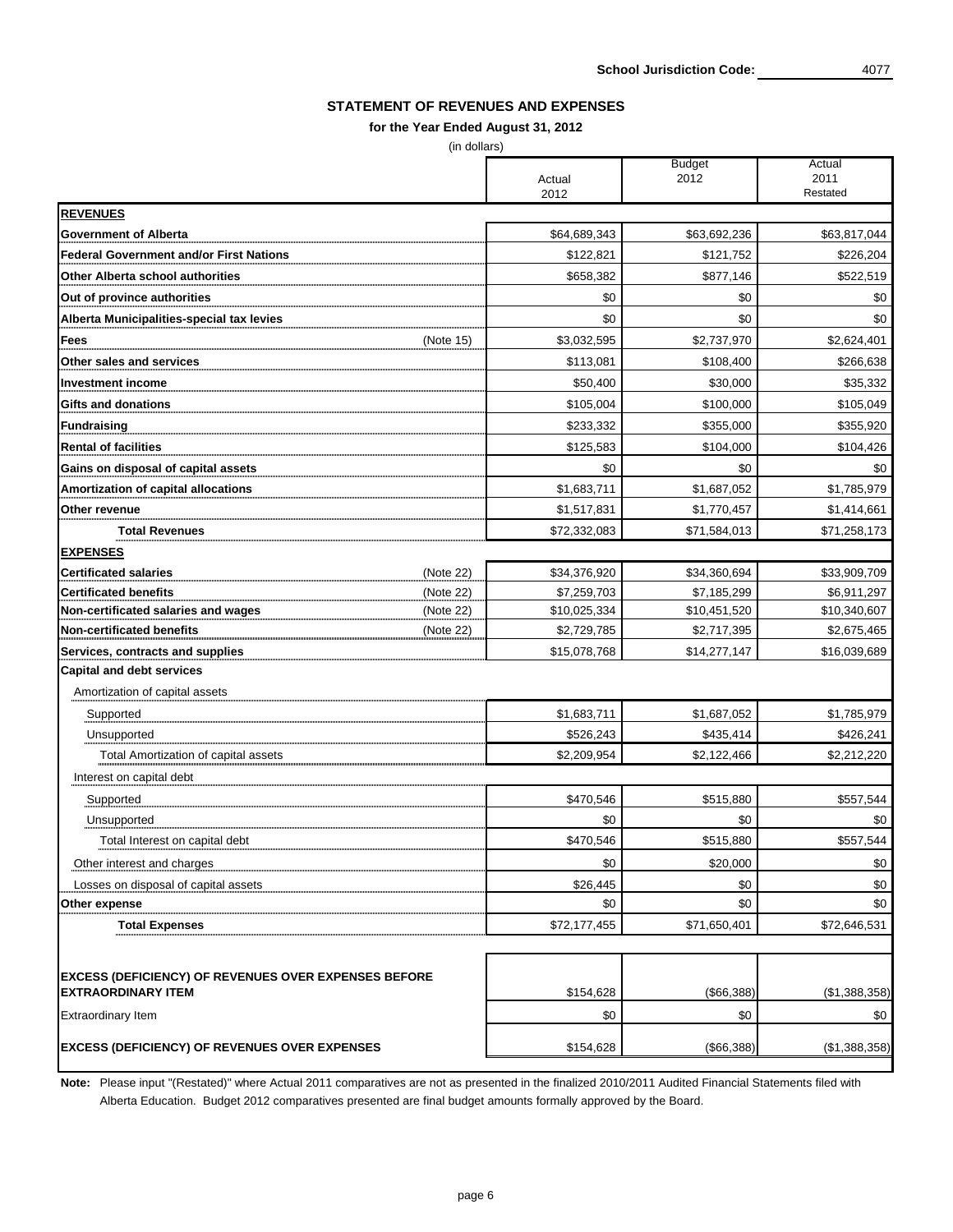### **for the Year Ended August 31, 2012**

(in dollars)

|                                               | 2012          | 2011<br>Restated |
|-----------------------------------------------|---------------|------------------|
| <b>CASH FLOWS FROM:</b>                       |               |                  |
| <b>A. OPERATIONS</b>                          |               |                  |
| Excess (deficiency) of revenues over expenses | \$154,628     | (\$1,388,358)    |
| Add (Deduct) items not affecting cash:        |               |                  |
| Amortization of capital allocations revenue   | (\$1,683,711] | (\$1,785,979)    |
| <b>Total amortization expense</b>             | \$2,209,954   | \$2,212,220      |
| Gains on disposal of capital assets           | \$0           | \$0              |
| Losses on disposal of capital assets          | \$26,445      | \$0              |
| Changes in:                                   |               |                  |
| Accounts receivable                           | (\$285,550)   | \$112,145        |
| Prepaids and other current assets             | \$230,641     | \$1,982          |
| Long term accounts receivable                 | \$0           | \$0              |
| Long term investments                         | \$0           | \$0              |
| Accounts payable and accrued liabilities      | \$544,859     | (\$475,202)      |
| Deferred revenue                              | (\$174,795)   | \$742,072        |
| Employee future benefit liabilitiies          | (\$0)         | \$0              |
| Other (describe)                              | \$0           | \$0              |
| <b>Total cash flows from Operations</b>       | \$1,022,471   | (\$581, 120)     |
| <b>B. INVESTING ACTIVITIES</b>                |               |                  |
| Purchases of capital assets                   |               |                  |
| Land                                          | \$0           | \$0              |
| <b>Buildings</b>                              | (\$1,149,816) | \$0              |
| Equipment                                     | (\$215,787)   | (\$310,931)      |
| Vehicles                                      | (\$19,369)    | \$0              |
| Net proceeds from disposal of capital assets  |               | \$0              |
| Other (describe)                              |               | \$0              |
| Total cash flows from Investing activities    | (\$1,384,972) | (\$310,931)      |
| <b>C. FINANCING ACTIVITIES</b>                |               |                  |
| Capital allocations                           | \$1,106,699   | \$0              |
| Issue of long term debt                       | \$0           | \$0              |
| Repayment of long term debt                   | (\$873,017)   | (\$980, 617)     |
| Add back: supported portion                   | \$873,017     | \$980,617        |
| Other (describe)                              | \$0           | \$0              |
| Total cash flows from financing activities    | \$1,106,699   | \$0              |

| Net cash flows from during the year                                     | \$744,198   | (\$892,051) |
|-------------------------------------------------------------------------|-------------|-------------|
| Cash and temporary investments, net of bank indebtedness, at Aug. 31/11 | \$1,941,115 | \$2,833,166 |
| Cash and temporary investments, net of bank indebtedness, at Aug. 31/12 | \$2,685,313 | \$1,941,115 |

**Note:** Please input "(Restated)" where Actual 2011 comparatives are not as presented in the finalized 2010/2011 Audited Financial Statements filed with Alberta Education.

**School Jurisdiction Code:**

### **STATEMENT OF CASH FLOWS**

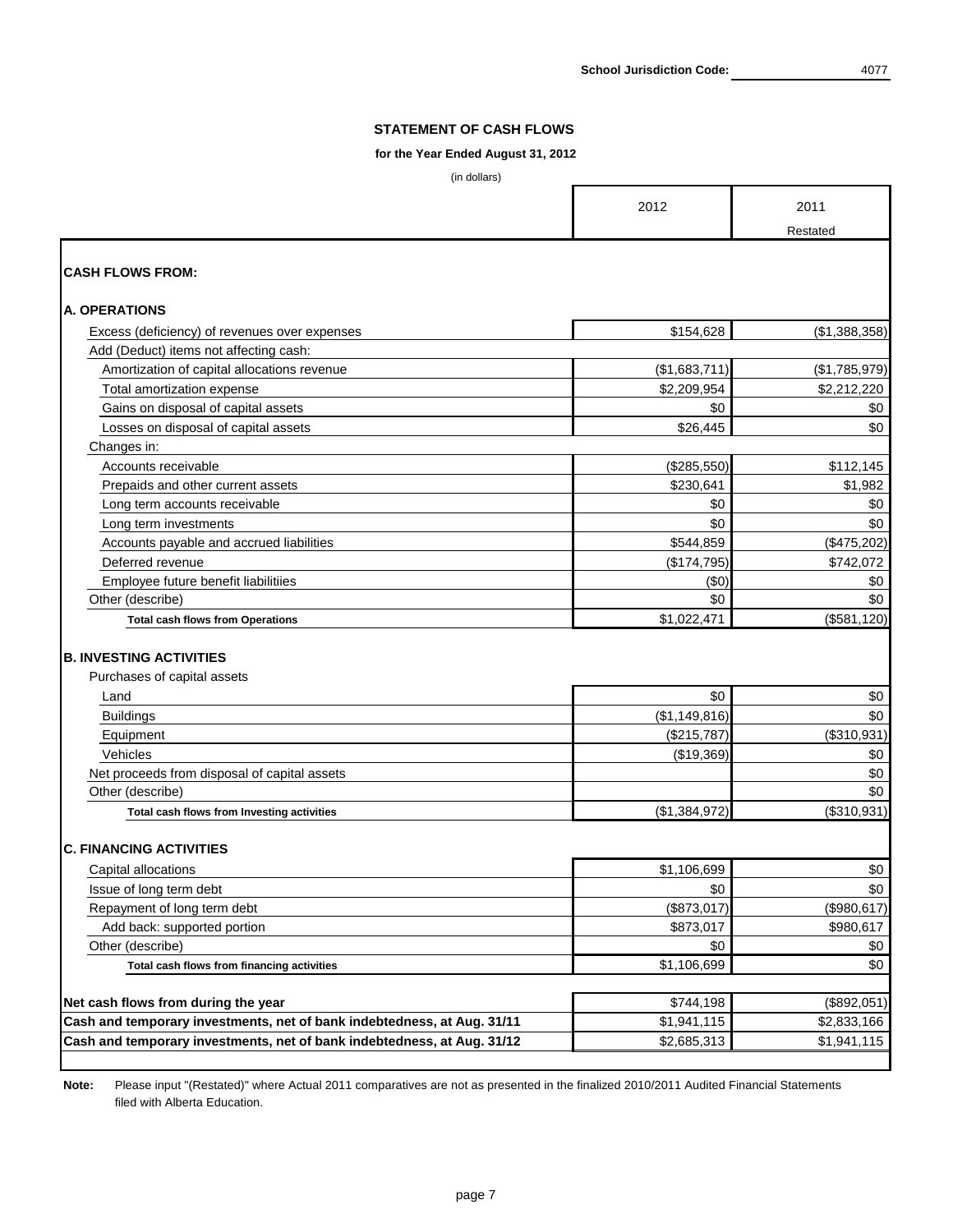|                                                                             | (1)                              | (2)                                    | (3)                               | (4)                              | (5)                                                       | (6)                          | (7)                                               |                              |                                         | (10)                  | (11)                                               | (12)                  | (13)                | (14)                  | (15)                     |
|-----------------------------------------------------------------------------|----------------------------------|----------------------------------------|-----------------------------------|----------------------------------|-----------------------------------------------------------|------------------------------|---------------------------------------------------|------------------------------|-----------------------------------------|-----------------------|----------------------------------------------------|-----------------------|---------------------|-----------------------|--------------------------|
|                                                                             |                                  |                                        |                                   |                                  |                                                           |                              |                                                   |                              | <b>INTERNALLY RESTRICTED NET ASSETS</b> |                       |                                                    |                       |                     |                       |                          |
|                                                                             | <b>TOTAL</b><br><b>NET</b>       | <b>INVESTMENT</b><br><b>IN CAPITAL</b> | <b>UNRESTRICTED</b><br><b>NET</b> | <b>TOTAL</b><br><b>OPERATING</b> | <b>TOTAL</b><br><b>CAPITAL</b>                            |                              | <b>School &amp; Instruction</b><br><b>Related</b> |                              | <b>Operations &amp; Maintenance</b>     |                       | <b>Board &amp; System</b><br><b>Administration</b> |                       | Transportation      |                       | <b>External Services</b> |
|                                                                             | <b>ASSETS</b><br>Cols. $2+3+4+5$ | <b>ASSETS</b>                          | <b>ASSETS</b>                     | <b>RESERVES</b><br>Cols.         | <b>RESERVES</b><br>Cols.<br>  6+8+10+12+14   7+9+11+13+15 | Operating<br><b>Reserves</b> | Capital<br><b>Reserves</b>                        | Operating<br><b>Reserves</b> | Capital<br>Reserves                     | Operating<br>Reserves | Capital<br><b>Reserves</b>                         | Operating<br>Reserves | Capital<br>Reserves | Operating<br>Reserves | Capital<br>Reserves      |
| <b>Balance at August 31, 2011</b><br>Prior period adjustments<br>(describe) | \$5,331,402                      | \$4,789,842                            | \$342,935                         | \$0                              | \$198,625                                                 | \$0                          | \$0                                               | \$0                          | \$0                                     | \$0                   | \$198,625                                          | \$0                   | \$0                 | \$0                   | \$0                      |
|                                                                             | \$0                              | \$0                                    | \$0                               | \$0                              | \$0                                                       | \$0                          | \$0 <sub>1</sub>                                  | \$0                          | \$0                                     | \$0                   | \$0                                                | \$0                   | \$0                 | \$0                   | \$0                      |
|                                                                             | \$0                              | \$0                                    | \$0                               | \$0                              | \$0                                                       | \$0                          | \$0                                               | \$0                          | \$0                                     | \$0                   | \$0                                                | \$0                   | \$0                 | \$0                   | \$0                      |
|                                                                             | \$0                              | \$0                                    | \$0                               | \$0                              | \$0                                                       | \$0                          | \$0                                               | \$0                          | \$0                                     | \$0                   | \$0                                                | \$0                   | \$0                 | \$0                   | \$0                      |
| Adjusted Balance, Aug. 31,<br>2011                                          | \$5,331,402                      | \$4,789,842                            | \$342,935                         | \$0                              | \$198,625                                                 | \$0                          | \$0                                               | \$0                          | \$0                                     | \$0                   | \$198,625                                          | \$0                   | \$0                 | \$0                   | \$0                      |
| Excess (deficiency) of revenues<br>over expenses                            | \$154,628                        |                                        | \$154,628                         |                                  |                                                           |                              |                                                   |                              |                                         |                       |                                                    |                       |                     |                       |                          |
| Board funded capital additions                                              |                                  | \$278,245                              | (\$278,245)                       | \$0                              | \$0                                                       | \$0                          | \$0                                               | \$0                          | \$0                                     | \$0                   | \$0                                                | \$0                   | \$0                 | \$0                   | \$0                      |
| Disposal of unsupported capital<br>assets                                   | \$0                              | (\$26,451)                             | \$26,451                          |                                  | \$0                                                       |                              | \$0 <sub>1</sub>                                  |                              | \$0                                     |                       | \$0                                                |                       | \$0                 |                       | \$0                      |
| Disposal of supported capital<br>assets (board funded portion)              | \$0                              | \$0                                    | \$0                               |                                  | \$0                                                       |                              | \$0                                               |                              | \$0                                     |                       | \$0                                                |                       | \$0                 |                       | \$0                      |
| Direct credits to net assets                                                | \$0                              | \$0                                    | \$0                               |                                  |                                                           |                              |                                                   |                              |                                         |                       |                                                    |                       |                     |                       |                          |
| Amortization of capital assets                                              |                                  | (\$2,209,954)                          | \$2,209,954                       |                                  |                                                           |                              |                                                   |                              |                                         |                       |                                                    |                       |                     |                       |                          |
| Amortization of capital allocations<br>Debt principal repayments            |                                  | \$1,683,711                            | (\$1,683,711)                     |                                  |                                                           |                              |                                                   |                              |                                         |                       |                                                    |                       |                     |                       |                          |
| (unsupported)<br>Net transfers to operating<br>reserves                     |                                  | \$0                                    | \$0<br>\$0                        | \$0                              |                                                           | \$0                          |                                                   | \$0                          |                                         | \$0                   |                                                    | \$0                   |                     | \$0                   |                          |
| Net transfers from operating<br>reserves                                    |                                  |                                        | \$0                               | \$0                              |                                                           | \$0                          |                                                   | \$0                          |                                         | \$0                   |                                                    | \$0                   |                     | \$0                   |                          |
| Net transfers to capital reserves                                           |                                  |                                        | \$0                               |                                  | \$0                                                       |                              | \$0                                               |                              | \$0                                     |                       | \$0                                                |                       | \$0                 |                       | \$0                      |
| Net transfers from capital reserves                                         |                                  |                                        | \$0                               |                                  | \$0                                                       |                              | \$0 <sub>1</sub>                                  |                              | \$0                                     |                       | \$0                                                |                       | \$0                 |                       | \$0                      |
| Assumption/transfer of other<br>operations' net assets                      | \$0                              | \$0                                    | \$0                               | \$0                              | \$0                                                       | \$0                          | \$0 <sub>1</sub>                                  | \$0                          | \$0                                     | \$0                   | \$0                                                | \$0                   | \$0                 | \$0 <sub>1</sub>      | \$0                      |
| <b>Balance at August 31, 2012</b>                                           | \$5,486,030                      | \$4,515,393                            | \$772,012                         | \$0                              | \$198,625                                                 | \$0                          | \$0                                               | \$0                          | \$0                                     | \$0                   | \$198,625                                          | \$0                   | \$0                 | \$0                   | \$0                      |

# **STATEMENT OF CHANGES IN NET ASSETS for the Year Ended August 31, 2012**

(in dollars)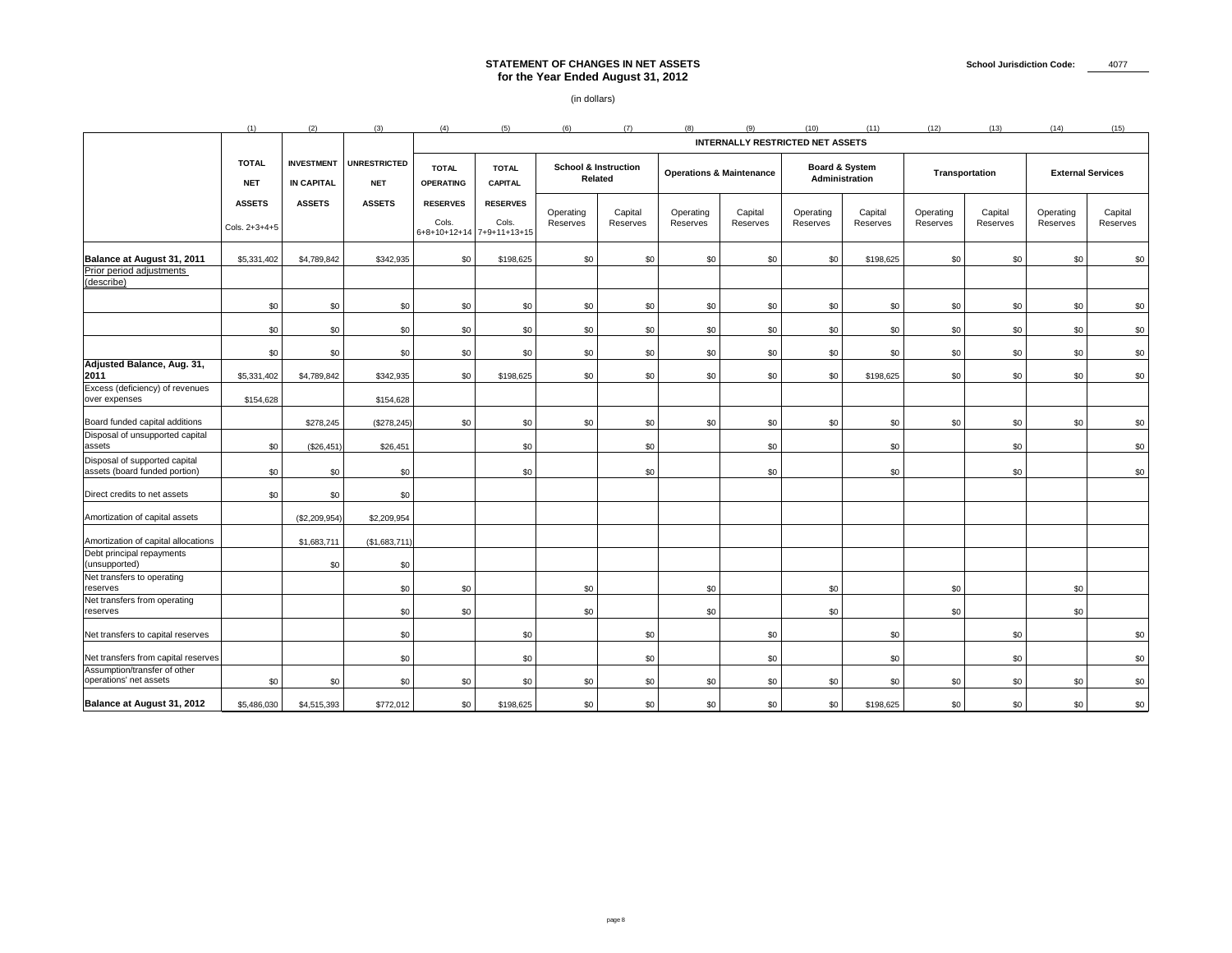**School Jurisdiction Code:** 4077

## **STATEMENT OF CAPITAL ALLOCATIONS (EXTERNALLY RESTRICTED CAPITAL CONTRIBUTIONS ONLY)**

**for the Year Ended August 31, 2012**

(in dollars)

|                                                               |                                                                                         | <b>Deferred</b>    | <b>Unamortized</b> |
|---------------------------------------------------------------|-----------------------------------------------------------------------------------------|--------------------|--------------------|
|                                                               |                                                                                         | <b>Capital</b>     | <b>Capital</b>     |
|                                                               |                                                                                         | <b>Allocations</b> | <b>Allocations</b> |
| <b>Balance at August 31, 2011</b>                             |                                                                                         | \$0                | \$22,847,665       |
| <b>Prior period adjustments</b>                               |                                                                                         | \$0                | \$0                |
| Adjusted balance, August 31, 2011                             |                                                                                         | \$0                | \$22,847,665       |
| <u>Add:</u>                                                   |                                                                                         |                    |                    |
| <b>Restricted capital allocations from:</b>                   | Alberta Education school building and modular projects                                  | \$1,106,699        |                    |
|                                                               | <b>Other Government of Alberta</b>                                                      | \$0                |                    |
|                                                               | <b>Federal Government and First Nations</b>                                             | \$0                |                    |
|                                                               | Other sources                                                                           | \$0                |                    |
| Interest earned on provincial government capital allocations  |                                                                                         | \$0                |                    |
| Other capital grants and donations                            |                                                                                         | \$0                |                    |
| Net proceeds on disposal of supported capital assets          |                                                                                         | \$0                |                    |
| Insurance proceeds (and related interest)                     |                                                                                         | \$0                |                    |
|                                                               |                                                                                         |                    |                    |
| Donated capital assets (amortizable, @ fair market value)     |                                                                                         |                    | \$0                |
| P3, other ASAP and Alberta Infrastructure managed projects    |                                                                                         |                    | \$791,960          |
| Transferred in capital assets (amortizable, @ net book value) |                                                                                         |                    | \$312,060          |
| Current year supported debenture principal repayment          |                                                                                         |                    | \$873,017          |
| <b>Expended capital allocations - current year</b>            |                                                                                         | (\$371,317)        | \$371,317          |
| Deduct:                                                       |                                                                                         |                    |                    |
|                                                               | Net book value of supported capital assets dispositions, write-offs, or transfer; Other | \$0                | \$540,030          |
| <b>Capital allocations amortized to revenue</b>               |                                                                                         |                    | \$1,683,711        |
|                                                               |                                                                                         |                    |                    |
| <b>Balance at August 31, 2012</b>                             |                                                                                         | \$735,382          | \$22,972,278       |

\* Infrastructure Maintenance Renewal (IMR) Program allocations are excluded from this Statement, since those allocations are not externally restricted to capital.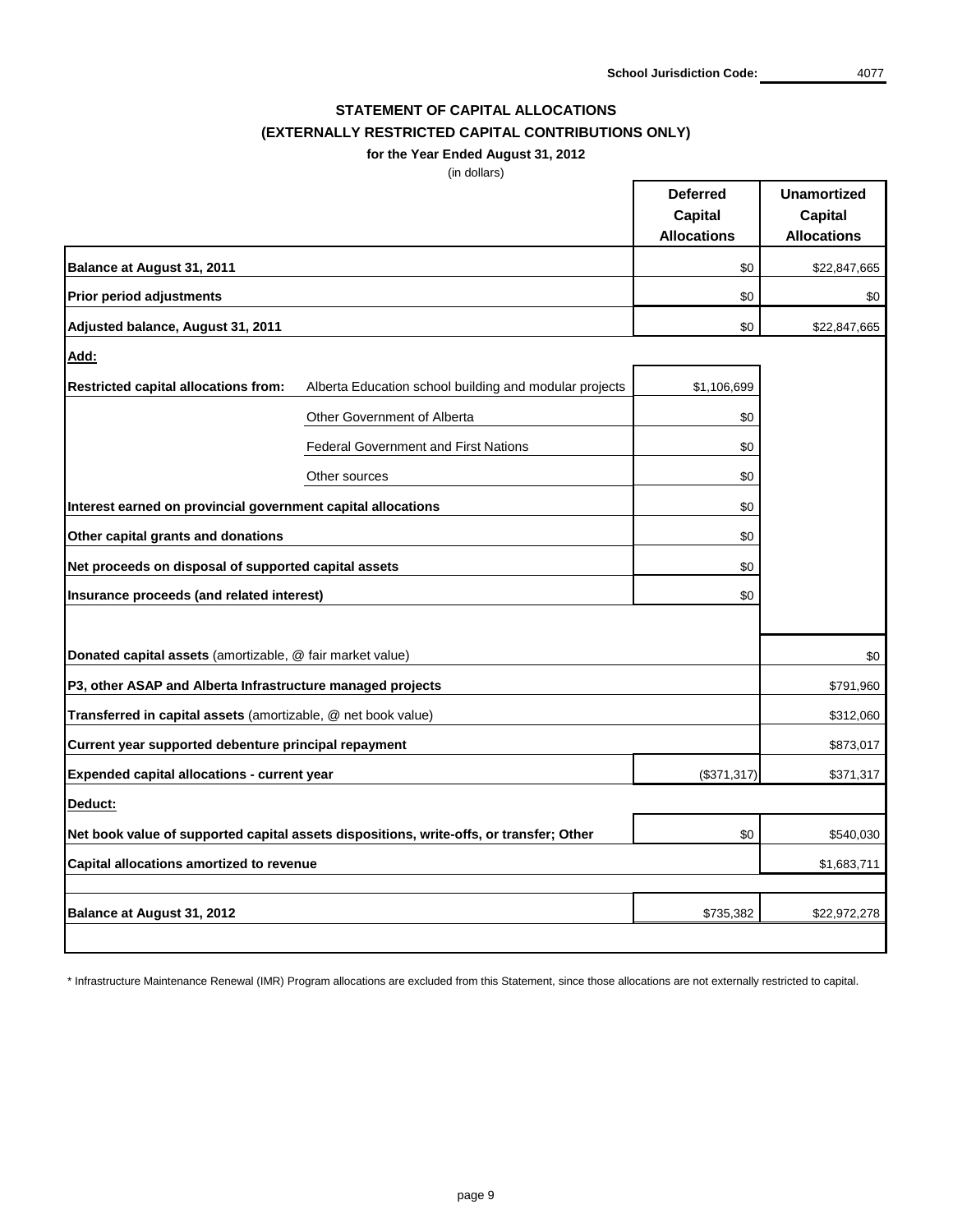

#### **1. Authority, Purpose and Basis of Presentation**

Greater St. Albert Roman Catholic Separate School District No. 734 (the "District") is empowered to provide Catholic education to its resident students under the authority of the *School Act*, Revised Statutes of Alberta 2000, Chapter S-3, through bylaws and policies approved by its Board of Trustees and pursuant to the provisions of the Alberta *School Act*.

The District became a Catholic Separate School Board, formerly a Catholic Public School Board, on July 1, 2012 by the enactment of the St. Albert and Sturgeon Valley School Districts Establishment Act ("the Act") passed during the 2012 spring legislature session, proclaimed by the Lieutenant Governor on May 31, 2012 and effective July 1, 2012.

The Act dissolved the former Greater St. Albert Catholic Regional Division No. 29, the Guibault Roman Catholic Separate School District No. 552, the Cardiff Roman Catholic Separate School District No. 694 and the Cunningham Roman Catholic Separate School District No. 704 ("former boards"). On dissolution, the assets, liabilities and rights and obligations of these former boards were transferred to the District except Georges P. Vanier School in Morinville which was reassigned by Ministerial Order of the Minster of Education to Sturgeon School Division No. 24 for the provision of public secular education.

As the District's operations including collective agreements, students and infrastructure (except for George P. Vanier School described above) are unchanged from the former Greater St. Albert Catholic Regional Division No. 29, these financial statements have been prepared as a continuation of the former Greater St. Albert Roman Catholic Regional Division No. 29, including the presentation of the comparatives.

The District receives instruction and support allocations under Education Grants Regulation AR 120/2008. The regulation limits funding and expenses for administration. It permits the District, within specified limits, to determine the conditions and use of grant monies.

#### **2. Future accounting pronouncements**

#### *Adoption of Public Sector Accounting Standards*

Effective for the year ended August 31, 2013 government controlled sector entities are required to adopt either the current public sector accounting standards or the not-for-profit accounting standards with some modifications as set out in the Public Sector Accounting (PSA) handbook. The Office of the Controller of the Alberta Treasury Board and the Information Reporting Committee have directed that Alberta school jurisdictions adopt the public sector accounting standards without reference to the notfor-profit standards. Adoption is effective the year ending August 31, 2013 with retrospective application and restatement for the prior school year. The District has reviewed the standards and assessed that the impact will be primarily in financial reporting disclosures and presentation in the financial statements.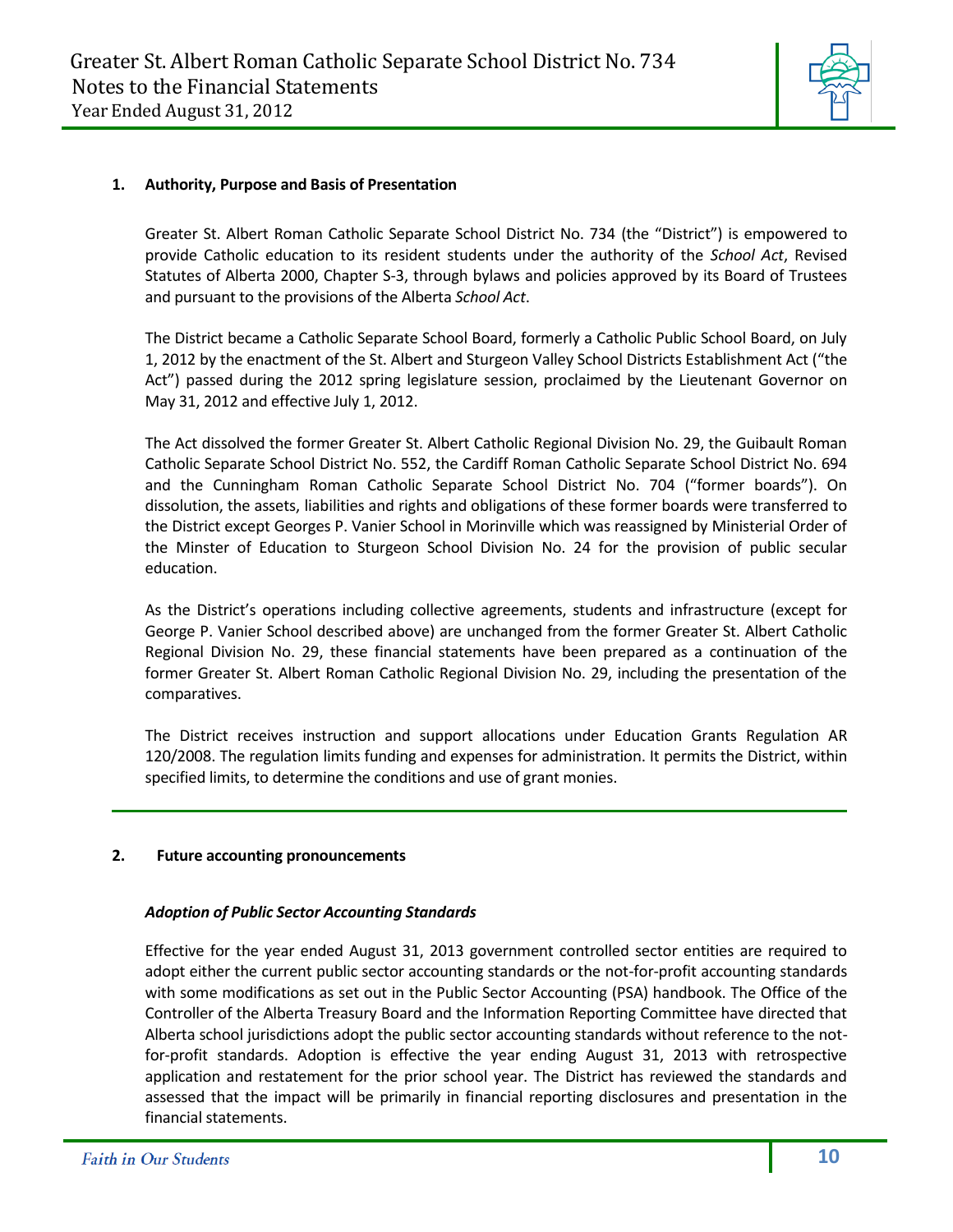

#### **3. Accounting Policies**

These financial statements have been prepared in accordance with Canadian generally accepted accounting principles ("GAAP") and accounting policies consistent with those prescribed by Alberta Education for Alberta school jurisdictions.

Budget information is unaudited and is presented on the Statement of Revenue and Expenses and on the related schedules for information purposes only, and represents the revised budget submitted to Alberta Education in November 2011. The Board of Trustees approved the original budget submitted in June 2011 as well as the revised budget submitted in November 2011.

The financial statements are prepared within the framework of the accounting policies summarized below:

#### **Revenue Recognition**

Instruction and support allocations are recognized in the year which they relate.

Fees for services related to courses and programs are recognized as revenue when such courses and programs are delivered. Fees for goods and other services are recognized as revenue when such goods and services are delivered.

Unrestricted contributions are recognized as revenue when received or receivable. Contributions in kind for donated assets and materials are recorded at fair market value when reasonably determinable.

Externally restricted contributions are deferred and recognized as revenue in the period in which the restriction is complied with.

Contributions restricted for the acquisition of capital assets having a limited life and for retirement of capital debt are recorded as deferred capital contributions. Once expended, they are transferred to unamortized deferred capital contributions, which are amortized to revenue over the useful lives of the related assets.

#### **Teachers' Retirement Fund Contributions by the Province of Alberta**

Teachers' Retirement Fund (TRF) contributions by the Province for current service are a component part of the education system costs and are formally recognized in the accounts of the District, even though the District has no legal obligation to pay these costs. The Government of Alberta has responsibility for any unfunded liabilities related to the TRF. The amount of current service contributions are recognized as revenue from the Province and a corresponding expense is recognized in certificated benefits expense. In previous years, the Provincial contributions were not included in the accounts of the District. The prior year's comparative figures have been reclassified to conform to the current year presentation (Note 24).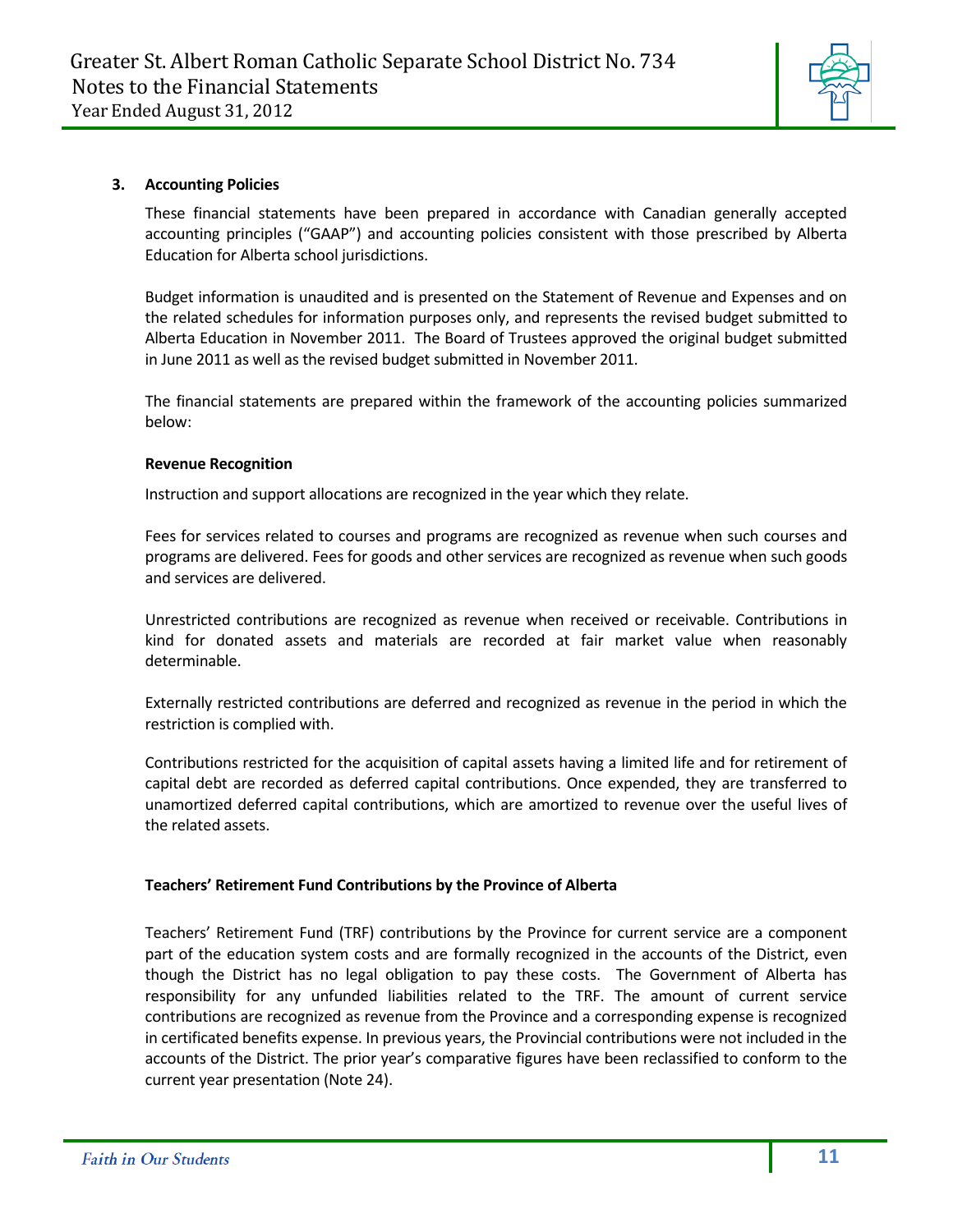

#### **Cash and Cash Equivalents**

Cash and cash equivalents include cash on hand and balances with banks net of outstanding cheques.

#### **Capital Assets**

Capital assets are recorded at cost and amortized over their estimated useful lives on a straight-line basis at the following rates:

| <b>Buildings</b>         | 2.5 to 4%, straight-line |
|--------------------------|--------------------------|
| <b>Computer Hardware</b> | 20 to 33%, straight-line |
| Equipment                | 10 to 20%, straight-line |
| Software                 | 20 to 33%, straight-line |
| Vehicles                 | 10 to 20%, straight-line |

Only capital assets with costs in excess of \$5,000 are capitalized. Any capital allocations received for asset additions are amortized to revenue over the same period as the amortization expense for the related asset. Construction in progress is not amortized. When construction in progress is transferred to buildings amortization on the building commences one year subsequent to the transfer from construction in progress.

Certain capital assets, including new school construction and major renovations (except administrative buildings and replacement of equipment and vehicles) are funded by Alberta Education when approved. When received, capital allocations for these assets are deferred and reflected in revenue and matched to the amortization expense over the lives of the related assets. Provincially funded Infrastructure Maintenance Renewal (IMR) projects that improve or sustain the operating functionality of building components or land improvements and do not extend the useful life of the underlying asset are expensed.

Capital assets which are paid for directly by the Province of Alberta are recorded by the District at fair market value when the title has transferred. A corresponding unamortized capital allocation is recorded and reflected in revenue over the life of the asset. Maintenance expense paid directly by the Province of Alberta on behalf of the District relating to these assets is expensed and corresponding grant revenue is recognized.

#### **Vacation Pay**

Vacation pay is accrued in the period in which the employee earns the benefit.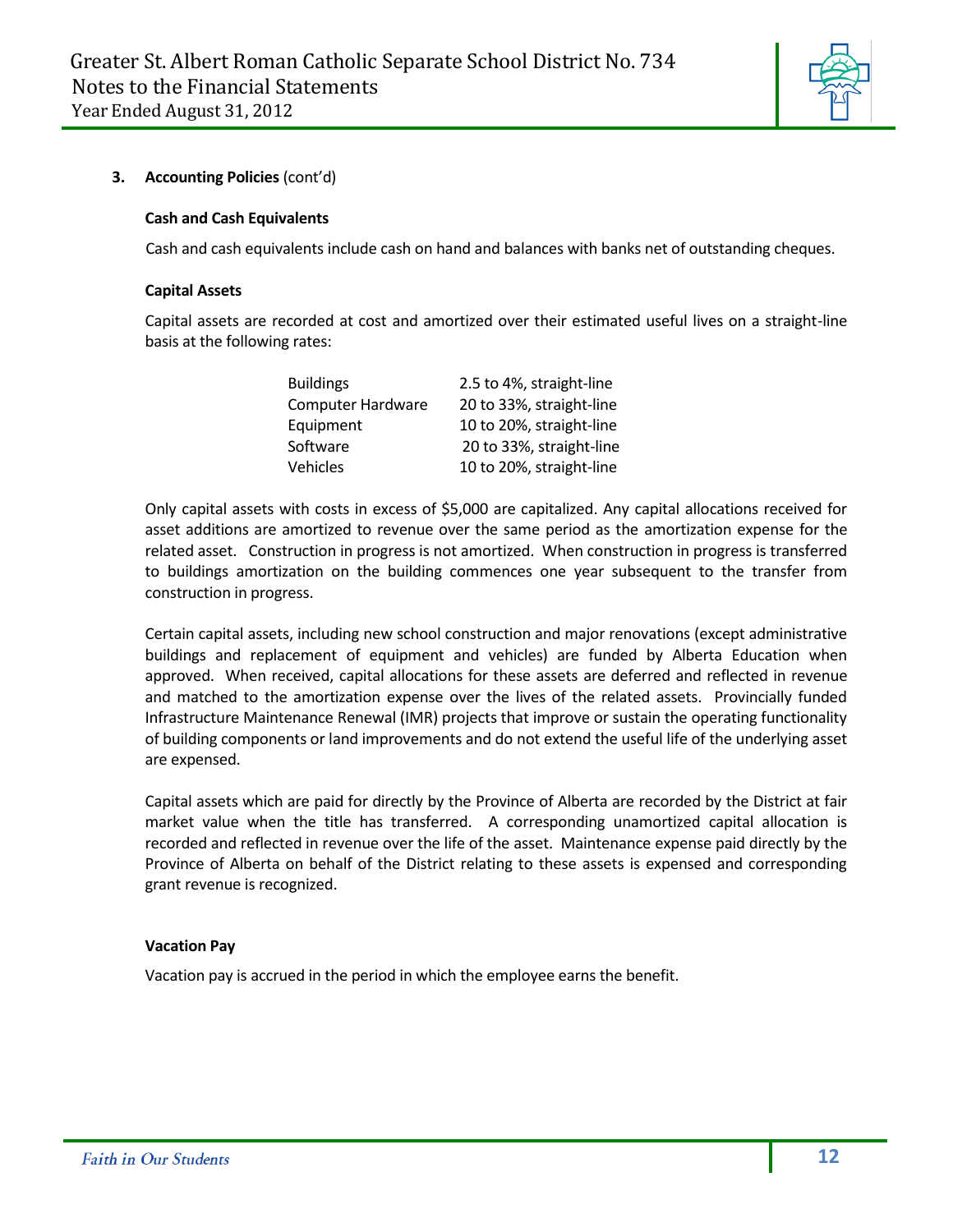

#### **Pensions**

Pension costs included in these statements comprise the costs of employer contributions for current service of employees during the year.

The current service and past service costs of the Alberta Teacher Retirement Fund are met by contributions by active members and the Government of Alberta. Under the terms of the Teachers' Pension Plan Act, the District does not make pension contributions for certificated staff. The Government portion of the current service contribution to the Alberta Teachers Retirement Fund on behalf of the District is included in both revenues (Government of Alberta), and expenses (certificated benefits) in the financial statements. The Government of Alberta has responsibility for any unfunded liabilities relating to the Alberta Teacher Retirement Fund.

For the year ended August 31, 2012, the amount contributed to the Teachers' Retirement Fund by the Province was \$3,395,648 (2011- \$3,273,503).

The District participated in a multi-employer pension plan, the Local Authorities Pension Plan. The expense for this plan is equivalent to the annual contributions of \$874,879 (2011 - \$848,457) for the year ended August 31, 2012. At December 31, 2011 the Local Authorities Pension Plan reported an actuarial deficiency of \$4,639,390,000 (2010 -\$4,635,250,000).

#### **Prepaid Expenses**

Certain expenditures incurred and paid before the close of the school year are for specific school supplies that will be consumed subsequent to the year-end and are accordingly recorded as prepaid expenses. Certain insurance expenses fall into this category.

#### **Funds Collected by Schools**

Funds generated from school activities are included with the assets, liabilities, revenue and expenses of the District as accountability and control of these funds rests with the District.

#### **Contributed Services**

Volunteers contribute a considerable number of hours per year to various schools that are within the District to ensure that certain programs are delivered, such as kindergarten, lunch services and the raising of school generated funds. Because of the difficulty of compiling these hours and the fact that these services are not otherwise purchased, contributed services are not recognized in the financial statements.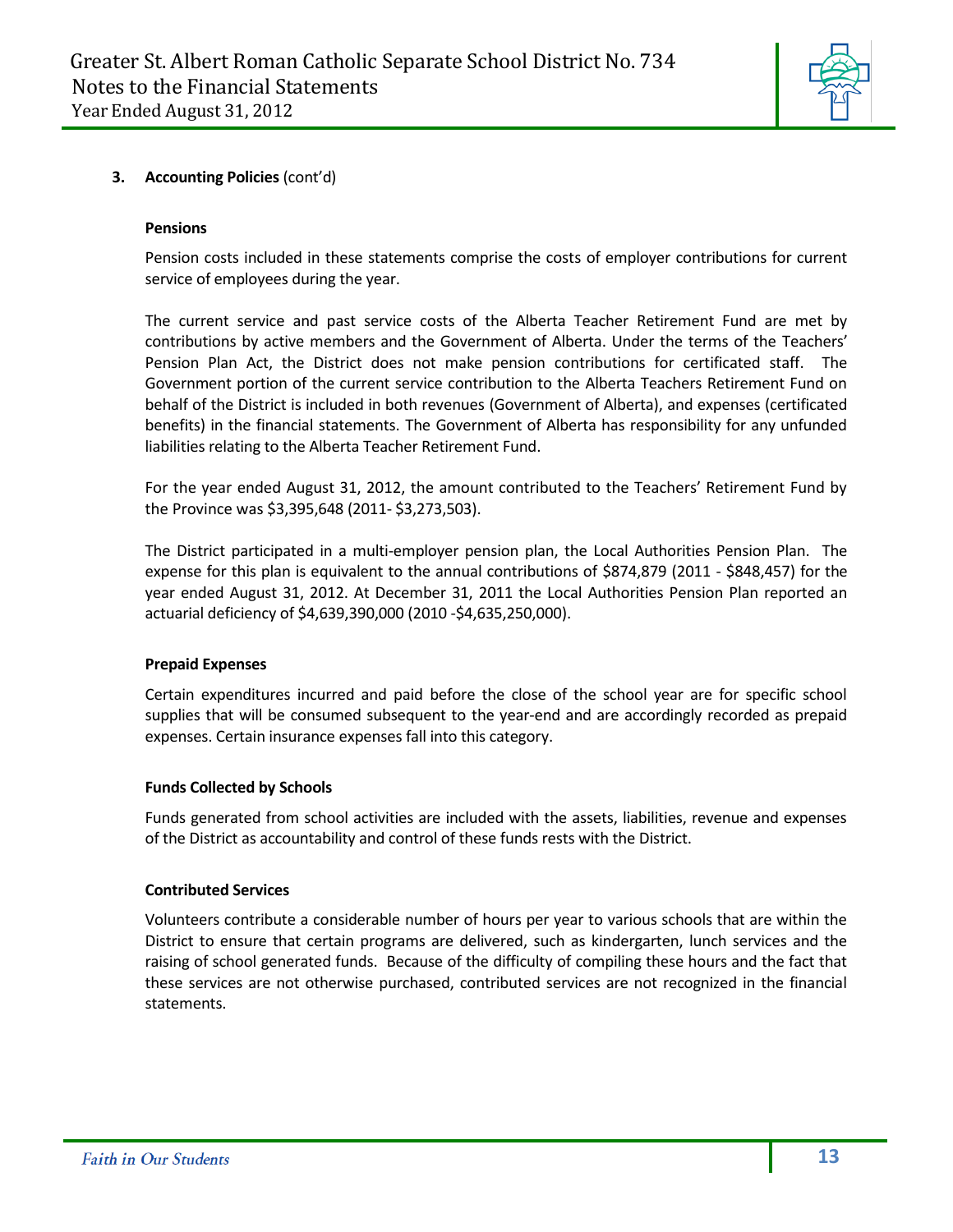

#### **Capital Reserves**

Reserves are established at the discretion of the Board of Trustees of the District or by external direction to set aside funds for future capital expenditures. Such reserves are appropriations of unrestricted net assets.

#### **Employee Future Benefits**

The District accrues its obligations under employee future benefit plans and expenses the related cost. There is no financial impact on the District at this time.

#### **Use of Estimates**

The preparation of financial statements, in conformity with Canadian generally accepted accounting principles, requires management to make estimates and assumptions that affect the reported amounts of assets and liabilities, the disclosure of contingent assets and liabilities at the date of the financial statements, and the amounts of revenues and expenses for the reported period. Actual results could differ from those estimates. Significant areas requiring the use of management's estimates include the collectability of amounts of accounts receivable, the useful lives of capital assets and the corresponding rate of amortization, the amount of accrued liabilities and the fair value of financial instruments.

#### **Capital Disclosures**

The District defines its capital as the amounts included in deferred capital allocations and unrestricted net assets. In the short term, the District's objectives for managing capital are to safeguard the ability of the District to continue to deliver educational services to its student population, and in the long term the District plans to build sufficient financial capacity to meet future needs for its educational programs and services.

In order to facilitate the management of its capital requirements, the District prepares annual budgets that are approved by the Board of Trustees and updated as necessary.

A portion of the capital funding is restricted because the District is required to receive approval from the Minister of Education for draws against any amount in which the Provincial Government Department of Education has an interest. The District has processes to ensure that the restrictions are met prior to the utilization of these resources and has been in compliance with these restrictions throughout the year.

The District sets the amount of internally restricted funds in proportion to risk, manages the net asset structure and makes adjustments to the structure in light of changes in economic conditions and the risk characteristics of the underlying assets.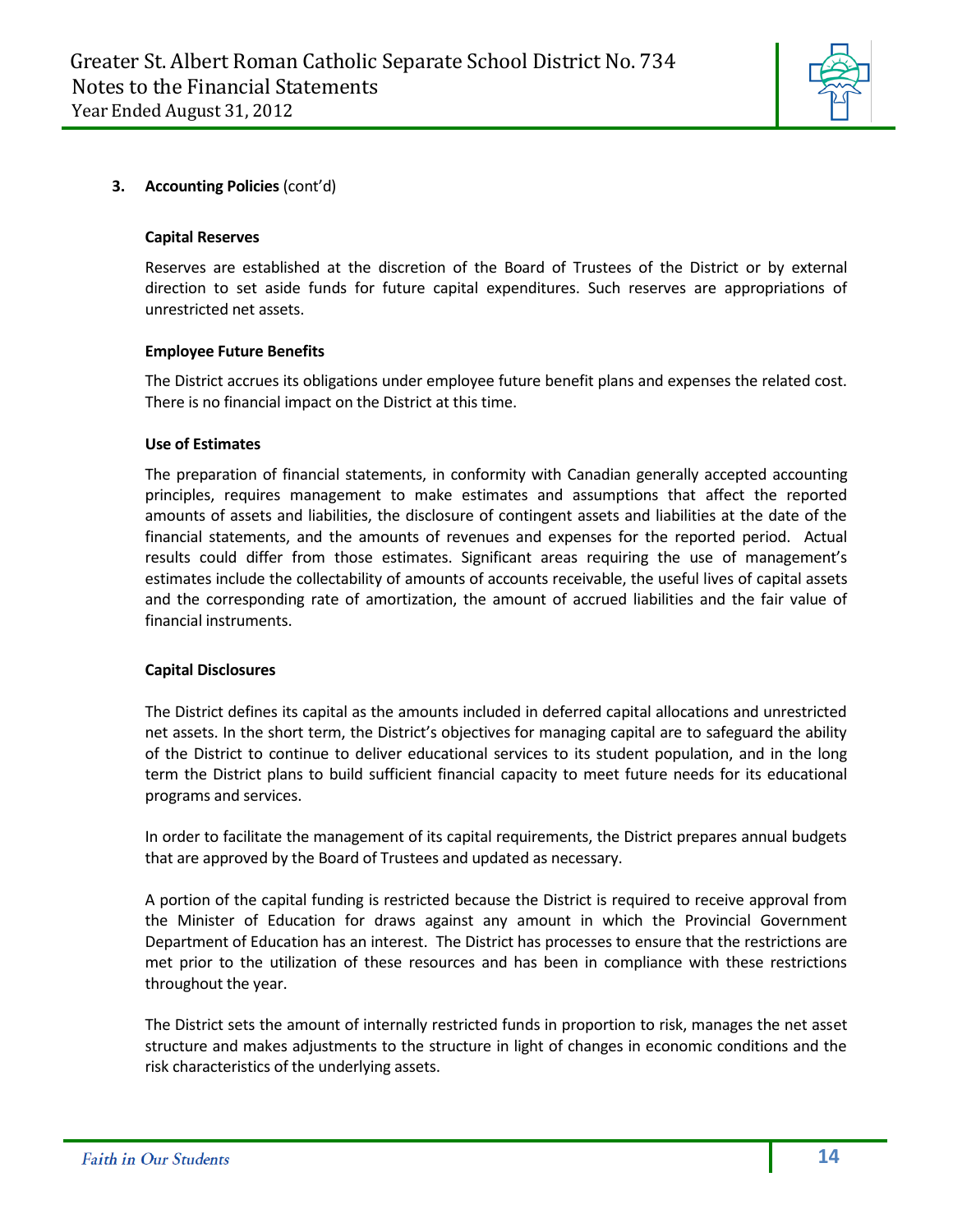

#### **Financial Instruments**

Financial assets and financial liabilities are initially recognized at fair value and are subsequently accounted for based on their classification as described below. The classification depends on the purpose for which the financial instruments were acquired and their characteristics.

As at August 31, 2012 the District had the following instruments:

|                                          | <b>Classification</b>       | <b>Measurement</b> |
|------------------------------------------|-----------------------------|--------------------|
| <b>Financial assets</b>                  |                             |                    |
| Cash and temporary investments           | Held-for-trading            | Fair value         |
| Accounts receivable                      | Loans and receivables       | Amortized cost     |
| Trust assets                             | Held-for-trading            | Fair value         |
|                                          |                             |                    |
| <b>Financial liabilities</b>             |                             |                    |
| Accounts payable and accrued liabilities | Other financial liabilities | Amortized cost     |
| <b>Trust liabilities</b>                 | Held-for-trading            | Fair value         |
| Long term debt                           | Other financial liabilities | Amortized cost     |

The District has elected to continue using the disclosure and presentation requirements of CICA Handbook Section 3861 – Financial Instruments – Disclosure and Presentation rather than the provisions of Section 3862 – Financial Instruments – Disclosure and Section 3863 – Financial Instruments – Presentation. This election is specifically allowed for under the provisions of the above mentioned sections.

The District has a comprehensive risk management framework to monitor, evaluate and manage the principal risks assumed with financial instruments. The risks that arise include credit risk, liquidity risk, and price risk. Price risk arises from changes in interest rates, foreign currency exchange rates and market prices. The District does not use derivative financial instruments to alter the effects of these risks. The District has invested surplus funds in accordance with Section 60 of the *School Act* and Section 5 of the *Trustees Act.*

The District's accounts receivable are substantially comprised of amounts due from the provincial and federal governments. Funds on deposit are maintained with Schedule 1 Canadian financial institutions. Accordingly, the District is not exposed to significant credit risk. A substantial portion of the District's long term debt is supported by the provincial government which mitigates liquidity and price risks. Further, substantially all of the District's operations are transacted in Canadian currency.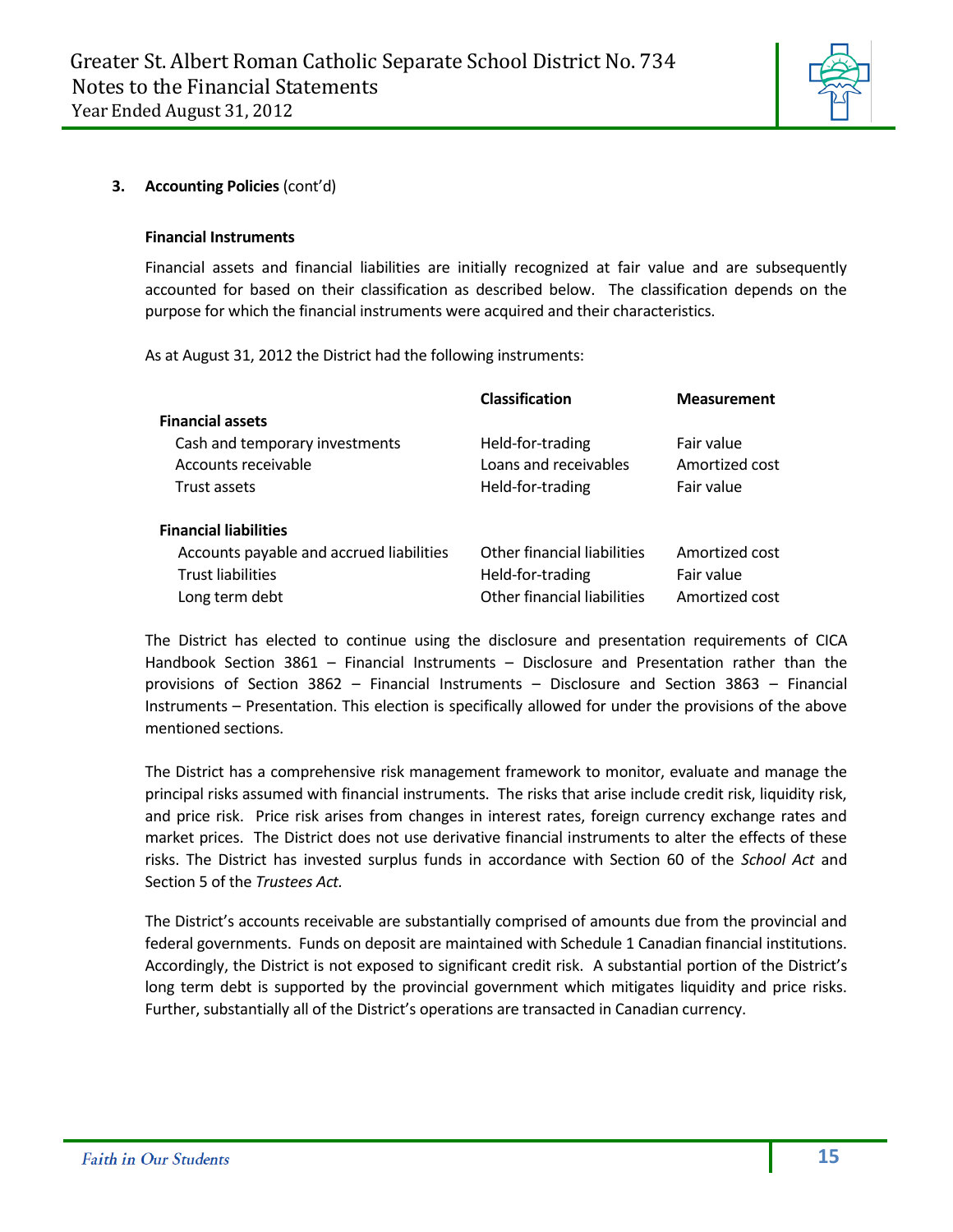

#### **4. Cash and Temporary Investments**

|                    | 2012                          | 2011 |
|--------------------|-------------------------------|------|
| Cash at cost       | $$2,685,313 \quad $1,941,115$ |      |
| Cash at fair value | $$2,685,313 \quad $1,941,115$ |      |

Cash and cash equivalents include cash on hand and balances with banks net of outstanding cheques

#### **5. Accounts Receivable**

|                                       |   | 2012        |   | 2011        |
|---------------------------------------|---|-------------|---|-------------|
| Alberta Education                     | S | 604,907     | Ś | 280,401     |
| Alberta Treasury Board and<br>Finance |   | 238,170     |   | 283,504     |
| Alberta Infrastructure                |   | 757,006     |   |             |
| Federal government                    |   | 122,505     |   | 664,652     |
| <b>First Nations</b>                  |   | 27,277      |   | 25,179      |
| Other                                 |   | 282,022     |   | 364,056     |
| Other Alberta school jurisdictions    |   | 40,530      |   | 153,819     |
| <b>Other Government of Alberta</b>    |   |             |   | 15,256      |
|                                       |   | \$2,072,417 |   | \$1,786,867 |

#### **6. Prepaid Expenses**

Included in prepaid expenses are payments for textbooks, general instructional supplies and custodial supplies. At August 31, 2012, these payments amounted to \$151,216 (2011 - \$341,548).

|                     | 2012               | 2011      |
|---------------------|--------------------|-----------|
| Textbooks, supplies | \$151,216          | \$341,548 |
| Other               | 317.196            | 357,505   |
|                     | 468,412 \$ 699,053 |           |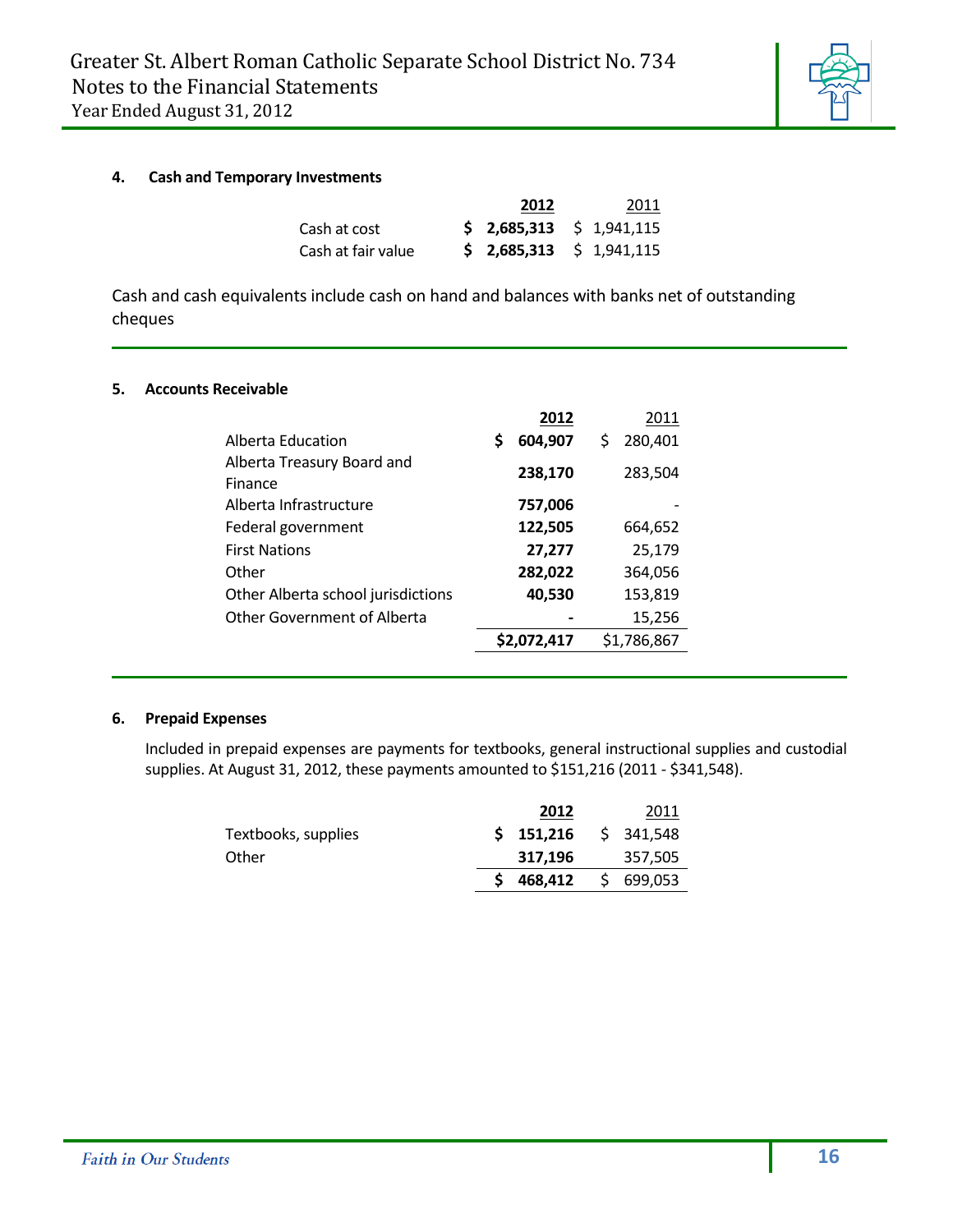

#### **7. Trust Assets and Liabilities**

Trust assets represent cash held in trust on behalf of the Student Health Initiative Partnership, cash held to fund scholarships, cash held for an educational professional organization and cash held for other school districts. The Student Health Initiative Partnership was created so that school-aged children, in particular those with special needs, have access to culturally-responsive health and related support services they need to participate in their school programs and attain their potential. The District was appointed banker for the partnership and is responsible for distributing the cash in accordance with the wishes of the partnership. The trust assets are offset by corresponding trust liabilities.

|                                  |   | 2012    |   | 2011    |
|----------------------------------|---|---------|---|---------|
| <b>CASS Summer Conference</b>    | S | 14,566  |   | 16,230  |
| <b>Conseil Francais</b>          |   |         |   | 3,708   |
| Frank Nigro Scholarship          |   | 13,927  |   | 13,927  |
| Joelle Cloutier Scholarship      |   | 584     |   | 827     |
| <b>MERFIP</b>                    |   |         |   | (1,637) |
| <b>Other School Districts</b>    |   | 34,537  |   |         |
| <b>Student Health Initiative</b> |   | 252,873 |   | 417,513 |
|                                  |   | 316,487 | ς | 450,568 |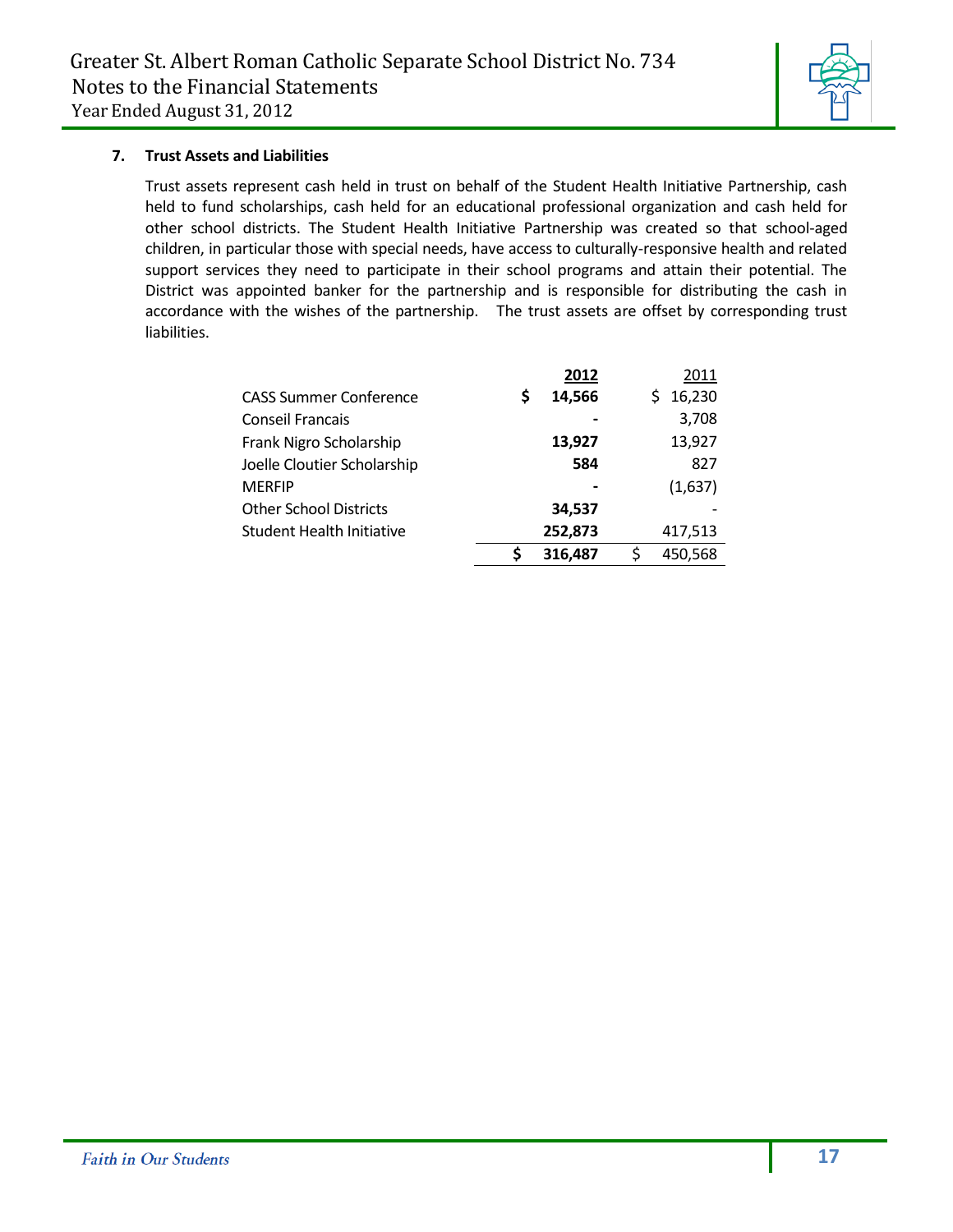

#### **8. Capital assets**

|                                   | Land             | Construction<br>in Progress | <b>Buildings</b> | Equipment     | Vehicles      | 2012          | 2011         |
|-----------------------------------|------------------|-----------------------------|------------------|---------------|---------------|---------------|--------------|
| (Estimated useful life years)     |                  |                             | 25-40 years      | 3-10 years    | 5-10 years    |               |              |
| <b>Historical Cost</b>            |                  |                             |                  |               |               |               |              |
| September 1, 2011                 | 1,396,416<br>\$. | \$                          | \$69,489,966     | \$3,892,792   | \$461,159     | \$75,240,333  | \$74,929,399 |
| <b>Additions</b>                  |                  | 735,382                     | 1,518,426        | 215,787       | 19,369        | 2,488,964     | 310,934      |
| <b>Disposals</b>                  |                  |                             | (3,460,554)      | (2, 178, 727) | (78,538)      | (5,717,819)   |              |
| August 31, 2012                   | 1,396,416        | 735,382                     | 67,547,838       | 1,929,852     | 401,990       | 72,011,478    | 75,240,333   |
| <b>Accumulated Amortization</b>   |                  |                             |                  |               |               |               |              |
| September 1, 2011                 |                  | $\overline{\phantom{a}}$    | 38,826,141       | 2,882,650     | 247,358       | 41,956,149    | 39,743,926   |
| <b>Amortization Expense</b>       |                  | $\overline{\phantom{a}}$    | 1,801,208        | 378,317       | 30,429        | 2,209,954     | 2,212,223    |
| <b>Disposals</b>                  |                  |                             | (2,895,166)      | (2, 177, 668) | (78,538)      | (5, 151, 372) |              |
| August 31, 2012                   |                  |                             | 37,732,183       | 1,083,299     | 199,249       | 39,014,731    | 41,956,149   |
| Net Book Value at August 31, 2012 | 1,396,416<br>S   | 735,382                     | 29,815,655<br>Ś. | 846,553<br>Ś  | 202,741<br>Ś. | \$32,996,747  | \$33,284,184 |

During the current year, the District reviewed its asset listings and removed the historical cost and accumulated amortization for assets no longer in use. Reductions to historical costs and accumulated amortization were \$2,257,265 and \$2,256,206 respectively.

Also during the year, the District complied with a Ministerial Order and transferred the George P. Vanier School to the Sturgeon School Division No. 24 for no consideration. This is reflected as a reduction to cost of assets of \$3,460,554, a reduction to related accumulated amortization of \$2,895,166, a reduction in unamortized capital allocations of \$540,030 and a loss included in expenditures in the amount of \$26,445.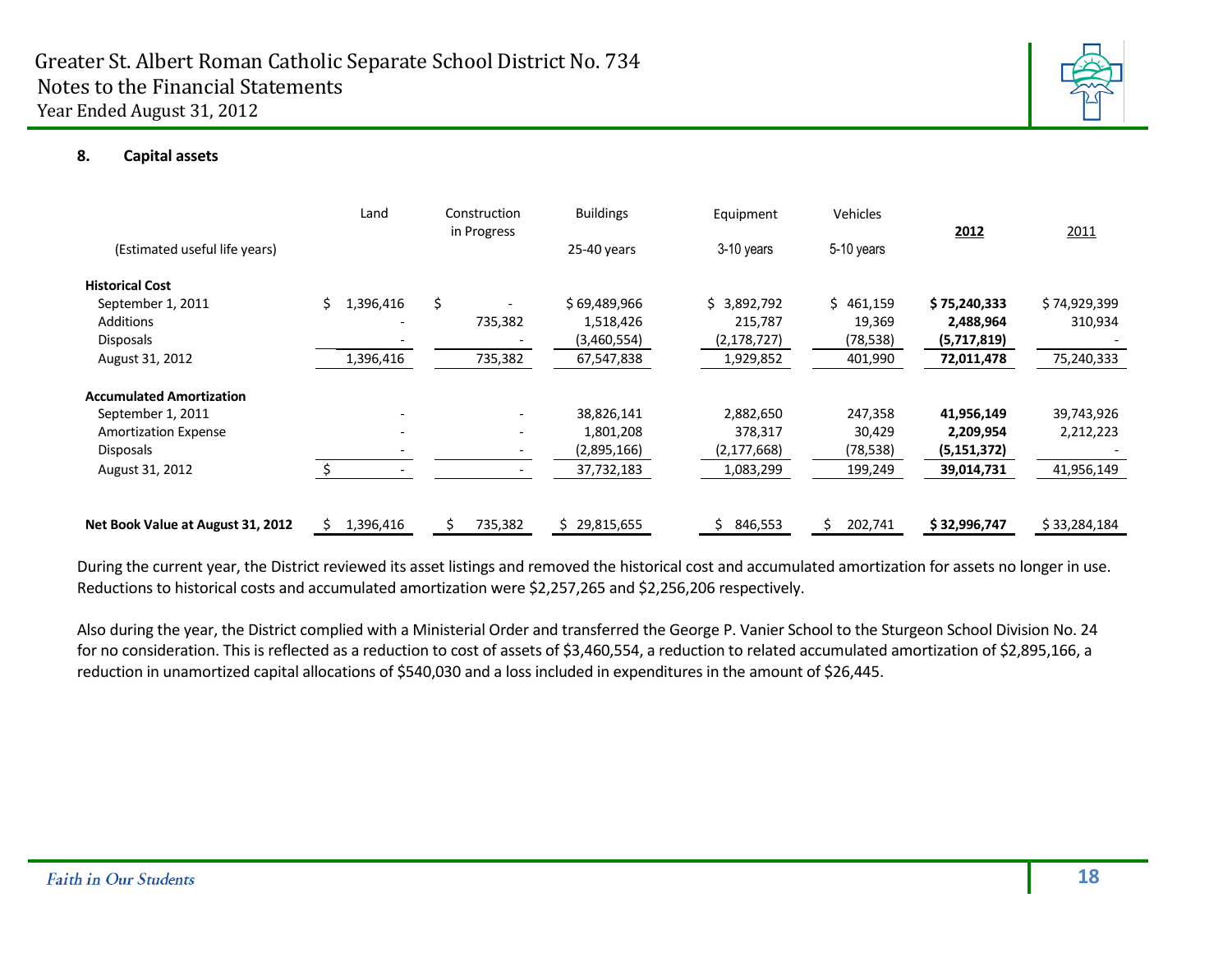

#### **9. Bank Indebtedness**

Bank indebtedness consists of payroll transfers in excess of bank balance. The District has negotiated a line of credit in the amount of \$5,000,000 that bears interest at the bank prime rate less 0.75%. There was a \$nil (2011 - \$nil) balance outstanding on the line of credit at August 31, 2012.

The District has a purchasing card facility in the amount of \$1,728,000 (2011 - \$1,866,750) of which \$151,877 (2011 - \$100,039) was outstanding at August 31, 2012 and included in accounts payable and accrued liabilities.

#### **10. Accounts Payable and Accrued Liabilities**

|                                              | 2012        | 2011        |
|----------------------------------------------|-------------|-------------|
| Alberta Education                            | 2.762       | 19,308      |
| Alberta Treasury Board and Finance           | 238,170     | 283,504     |
| Other Province of Alberta                    | 95.409      | 88,699      |
| Other Alberta school jurisdictions           | 55,218      | 95,555      |
| Other trade payables and accrued liabilities | 1,647,652   | 1,007,286   |
|                                              | \$2,039,211 | \$1,494,352 |

#### **11. Deferred Revenue**

|                                       | 2011            | <b>Funding</b> | Revenue        | 2012         |
|---------------------------------------|-----------------|----------------|----------------|--------------|
|                                       |                 | Received       | Expended       |              |
|                                       |                 | 2011/2012      | 2011/2012      |              |
| <b>Alberta Education Restricted</b>   |                 |                |                |              |
| <b>Operational Funding</b>            |                 |                |                |              |
| Action on Inclusion                   | \$              | Ś.<br>156,327  | \$ (134, 399)  | 21,928<br>\$ |
| Alberta Initiative for School         |                 |                |                |              |
| Improvement                           | 58,045          | 691,977        | (475,066)      | 274,956      |
| Continuum of Supports & Services      | 98,954          |                | (14, 663)      | 84,291       |
| Children and Youth with Complex Needs | 20,636          |                | (20,636)       |              |
| <b>CTS Instruction Bridging Grant</b> | 63,892          |                | (27, 041)      | 36,851       |
| <b>Healthy Pathways</b>               | 124,478         |                | (124, 478)     |              |
| Infrastructure Maintenance Renewal    | 94,525          | 1,089,272      | (965,742)      | 218,055      |
| Morinville Secular                    | 50,000          |                | (38,264)       | 11,736       |
| Smart Inclusion                       | 10,883          |                | (10, 883)      |              |
| <b>Smart Participation</b>            | 2,500           |                |                | 2,500        |
| <b>Other Deferred Revenue</b>         |                 |                |                |              |
| <b>School Generated Funds</b>         | 1,247,657       | 2,592,776      | (2,917,507)    | 922,926      |
| <b>Future Renovation Projects</b>     | 619,520         | 776,390        | (752,858)      | 643,052      |
|                                       | \$<br>2,391,090 | \$5,306,742    | \$ (5,481,537) | \$2,216,295  |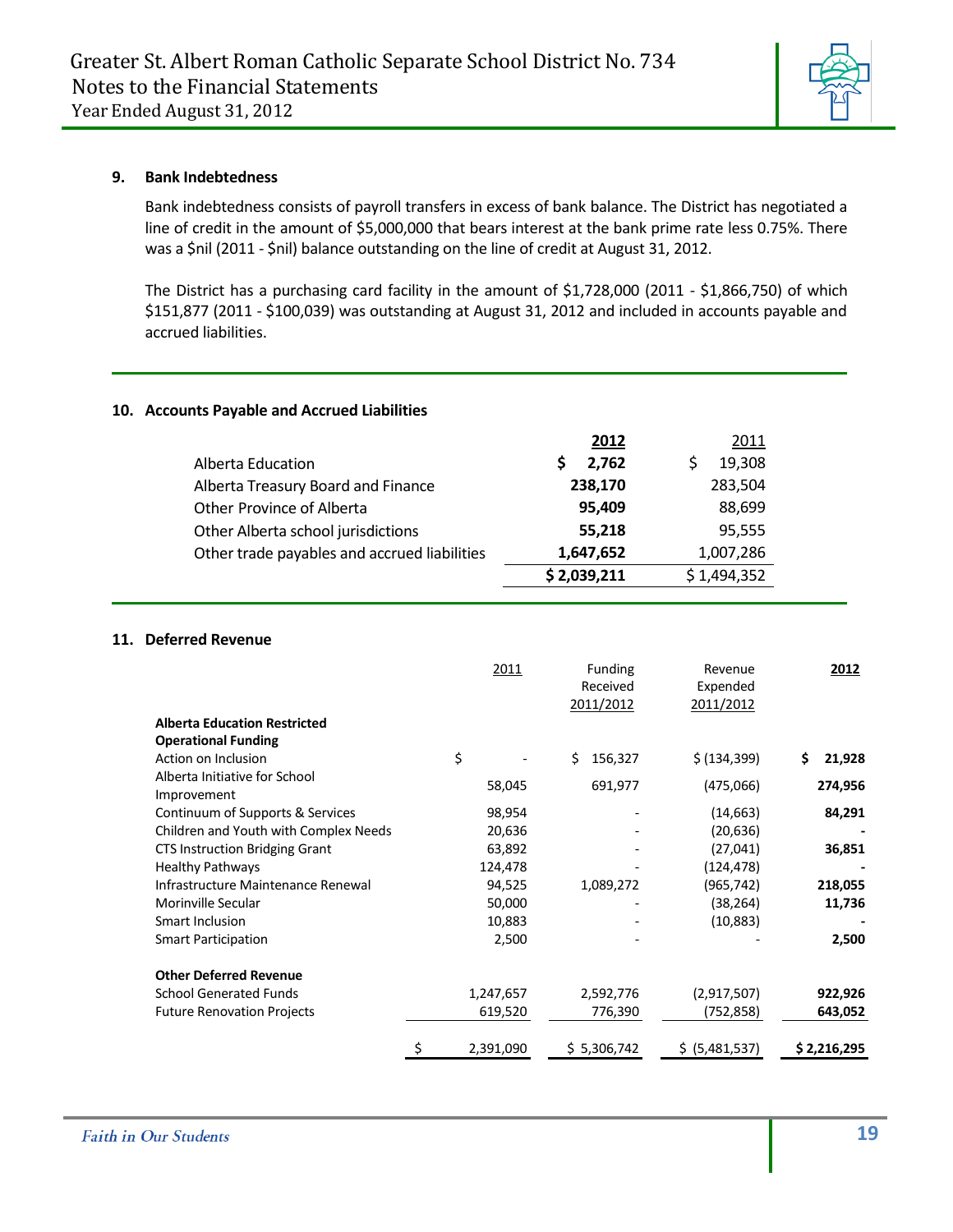

#### **12. Long-Term Debt**

Debentures outstanding at August 31, 2012, have interest rates that vary between 7.625% and 11.75%, and mature at various dates from 2012 to 2035. The debenture debt is fully supported by Alberta Capital Finance Authority.

|                             | 2012      |    | 2011      |
|-----------------------------|-----------|----|-----------|
| <b>Total Supported Debt</b> | 4.773.692 | -S | 5,646,710 |
| Less Current Portion        | 848.865   |    | 873.017   |
| Long Term Supported Debt    | 3,924,827 |    | 4,773,693 |

Supported debenture debt payments due over the next five years and thereafter are:

|            | <b>Principal</b> | <b>Interest</b> | <b>Total</b> |
|------------|------------------|-----------------|--------------|
| 2012-2013  | 848,865          | 435,072         | 1,283,937    |
| 2013-2014  | 848,865          | 356,571         | 1,205,436    |
| 2014-2015  | 797,015          | 278,070         | 1,075,085    |
| 2015-2016  | 797,015          | 278,070         | 1,075,085    |
| 2016-2017  | 700,855          | 129,455         | 830,310      |
| Thereafter | 781,077          | 99,662          | 880,739      |
| Total      | 4,773,692        | 1,576,900       | 6,350,592    |

Accrued interest of \$238,170 (2011 - \$283,504) is included in accounts payable and accrued liabilities. Interest paid during the year amounted to \$515,880 (2011- \$609,282).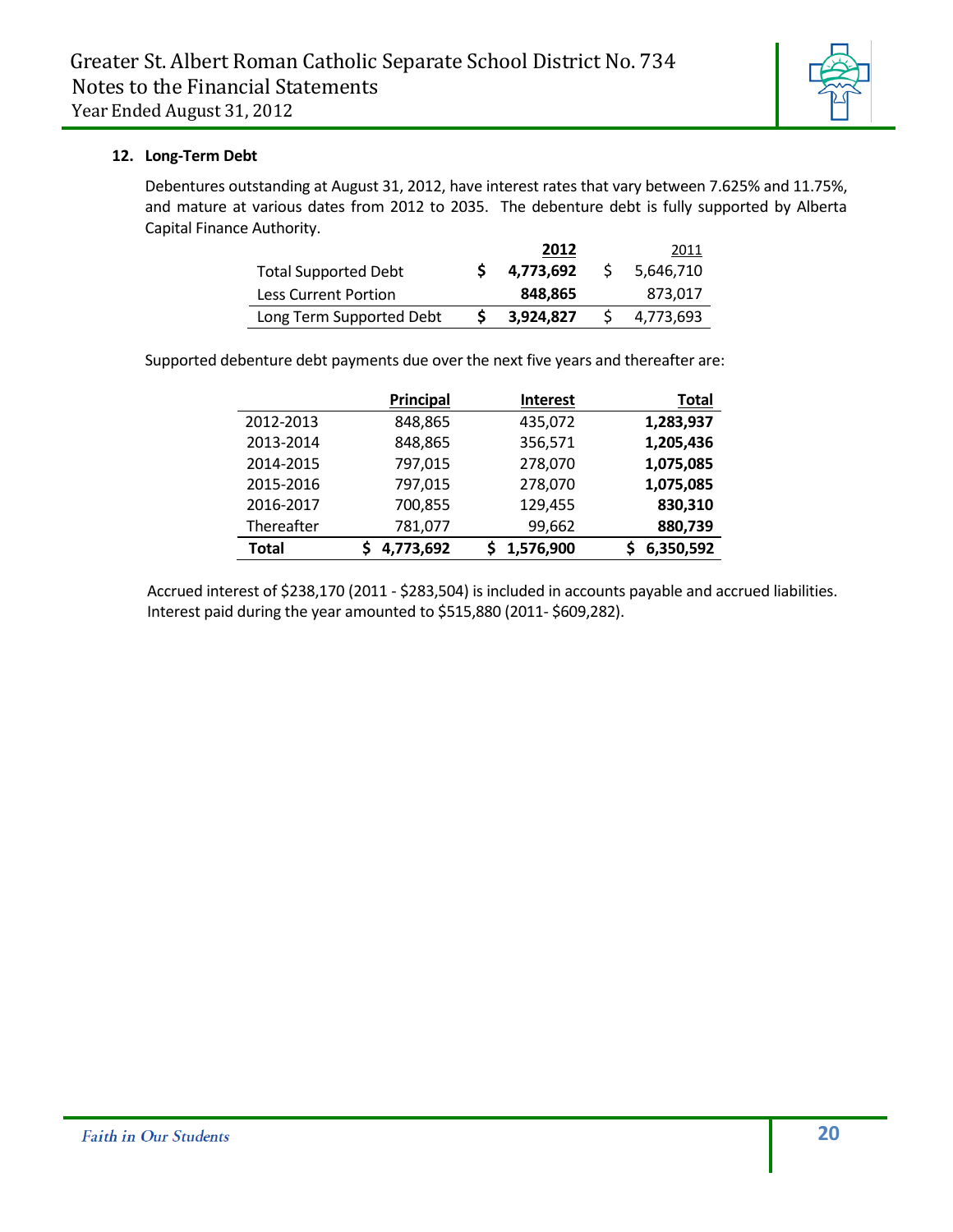**13. Deferred Capital Allocations and Unamortized Capital Allocations**



#### **2012** 2011 **Deferred Unamortized**  Deferred

| Balances, beginning of year                                              |    | <b>Deferred</b><br><b>Unamortized</b><br>Capital<br>Capital<br>22,847,665<br>\$<br>\$. |    | \$<br>Deferred<br>Capital | Unamortized<br>Capital<br>\$23,653,027 |             |  |
|--------------------------------------------------------------------------|----|----------------------------------------------------------------------------------------|----|---------------------------|----------------------------------------|-------------|--|
|                                                                          |    |                                                                                        |    |                           |                                        |             |  |
| Government grants                                                        |    | 1,106,699                                                                              |    | 791,960                   |                                        |             |  |
| Transferred in capital assets                                            |    |                                                                                        |    | 312,060                   |                                        |             |  |
| Expended on capital assets                                               |    | (371,317)                                                                              |    | 371,317                   |                                        |             |  |
| Debt retirement                                                          |    |                                                                                        |    | 873,017                   |                                        | 980,617     |  |
| Supported capital asset<br>Disposals (Note 8)                            |    |                                                                                        |    | (540, 030)                |                                        |             |  |
| Amortization of capital<br>assets acquired from<br>capital contributions |    |                                                                                        |    | (1,683,711)               |                                        | (1,785,979) |  |
| Balances, end of year                                                    | \$ | 735,382                                                                                | \$ | 22,972,278                | \$                                     | 22,847,665  |  |

Deferred capital allocations represent externally restricted supported capital funds provided for a specific purpose received or receivable by the District, but the related expenditure has not been made at year-end. When expended, these deferred capital allocations are transferred to unamortized capital allocations.

Unamortized capital allocations represent externally-restricted supported capital funds that have been expended, but have yet to be amortized over the useful life of the related capital asset. The unamortized deferred capital allocation account balance is increased by transfers of deferred capital allocations expended, as well as fully supported debenture principal repayments.

#### **14. Capital Reserves**

|                  | 2012      | 2011      |
|------------------|-----------|-----------|
| Capital Reserves | \$198,625 | \$198,625 |

Restricted capital represents funds allocated for future capital expenditures. The funds are established and expended in accordance with terms and conditions established by the Board of Trustees.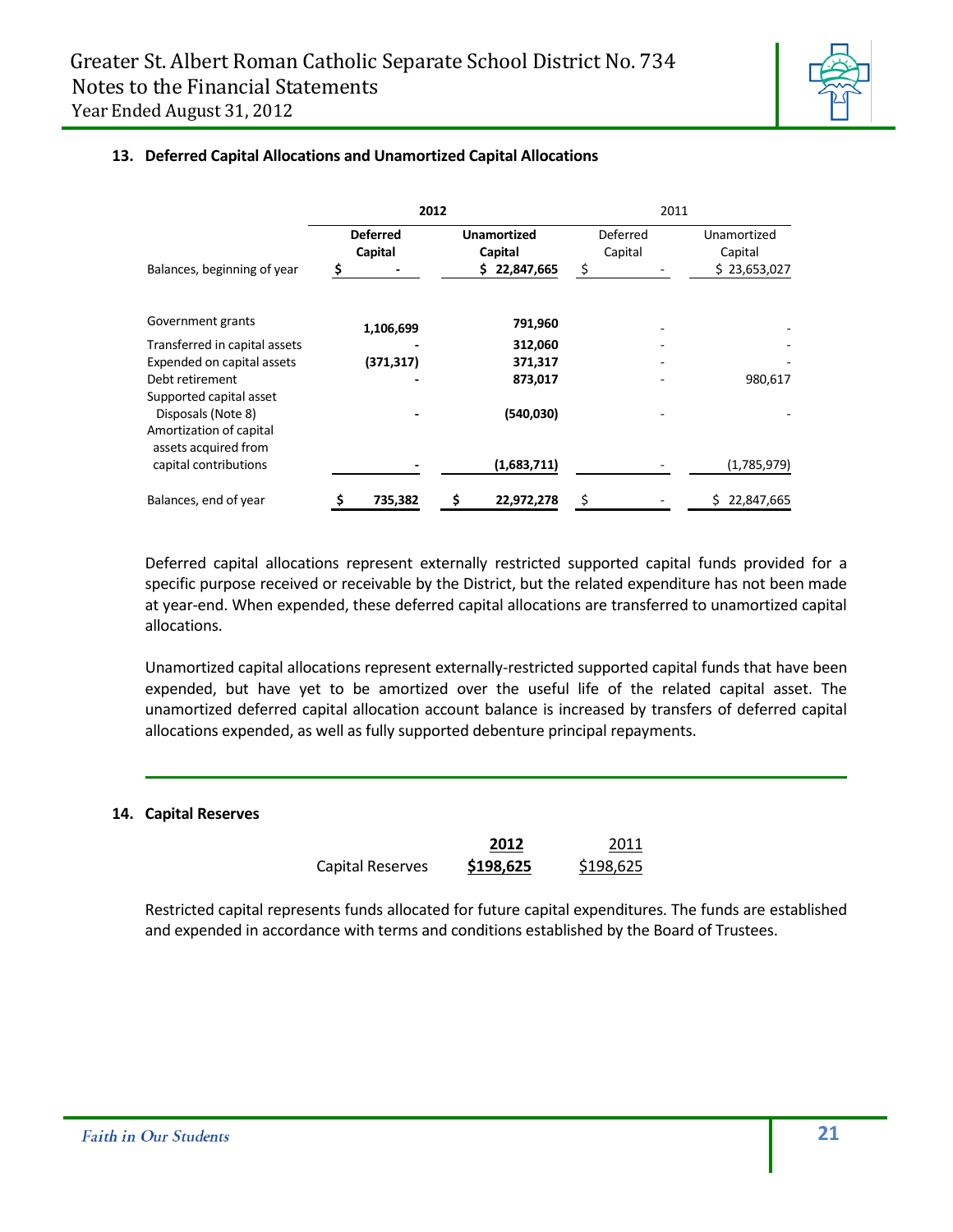

#### **15. Fees**

| <b>Item</b>                                                    | 2012 |           |    |             | 2011        |
|----------------------------------------------------------------|------|-----------|----|-------------|-------------|
| <b>Transportation Fees</b>                                     | \$   | 509,958   | \$ | 486,634     |             |
| Instruction Material and Supplies Fees                         |      | 2,522,637 |    | 2,137,767   |             |
| <b>Total</b>                                                   | \$   | 3,032,595 | Ś. | 2,624,401   |             |
| 16. School Generated Funds                                     |      |           |    |             |             |
|                                                                |      |           |    | 2012        | 2011        |
| <b>Unexpended School Generated Revenues: Opening Balance</b>   |      |           |    | \$1,247,657 | \$1,260,848 |
| <b>Add: Current Year Activities - Gross Receipts:</b>          |      |           |    |             |             |
| Fees                                                           |      |           |    | 1,078,623   | 962,828     |
| Fundraising                                                    |      |           |    | 233,332     | 355,920     |
| <b>Gifts and Donations</b>                                     |      |           |    | 103,731     | 95,805      |
| <b>Grants to Schools</b>                                       |      |           |    | 17,144      | 8,844       |
| Investment Income                                              |      |           |    | 6,647       | 3,058       |
| <b>Other Sales and Services</b>                                |      |           |    | 1,153,299   | 1,398,412   |
| <b>Total Gross Receipts</b>                                    |      |           |    | \$2,592,776 | \$2,824,867 |
| Less: Current Year Activities - Expenditures:                  |      |           |    |             |             |
| Total Direct Costs including Cost of Goods Sold to Raise Funds |      |           |    | 1,663,329   | 1,684,128   |
| Uses of Funds                                                  |      |           |    | 1,254,178   | 1,153,930   |
| <b>Total Expenditures</b>                                      |      |           |    | \$2,917,507 | \$2,838,058 |
| <b>Unexpended School Generated Revenues: Closing Balance</b>   |      |           |    | \$922,926   | \$1,247,657 |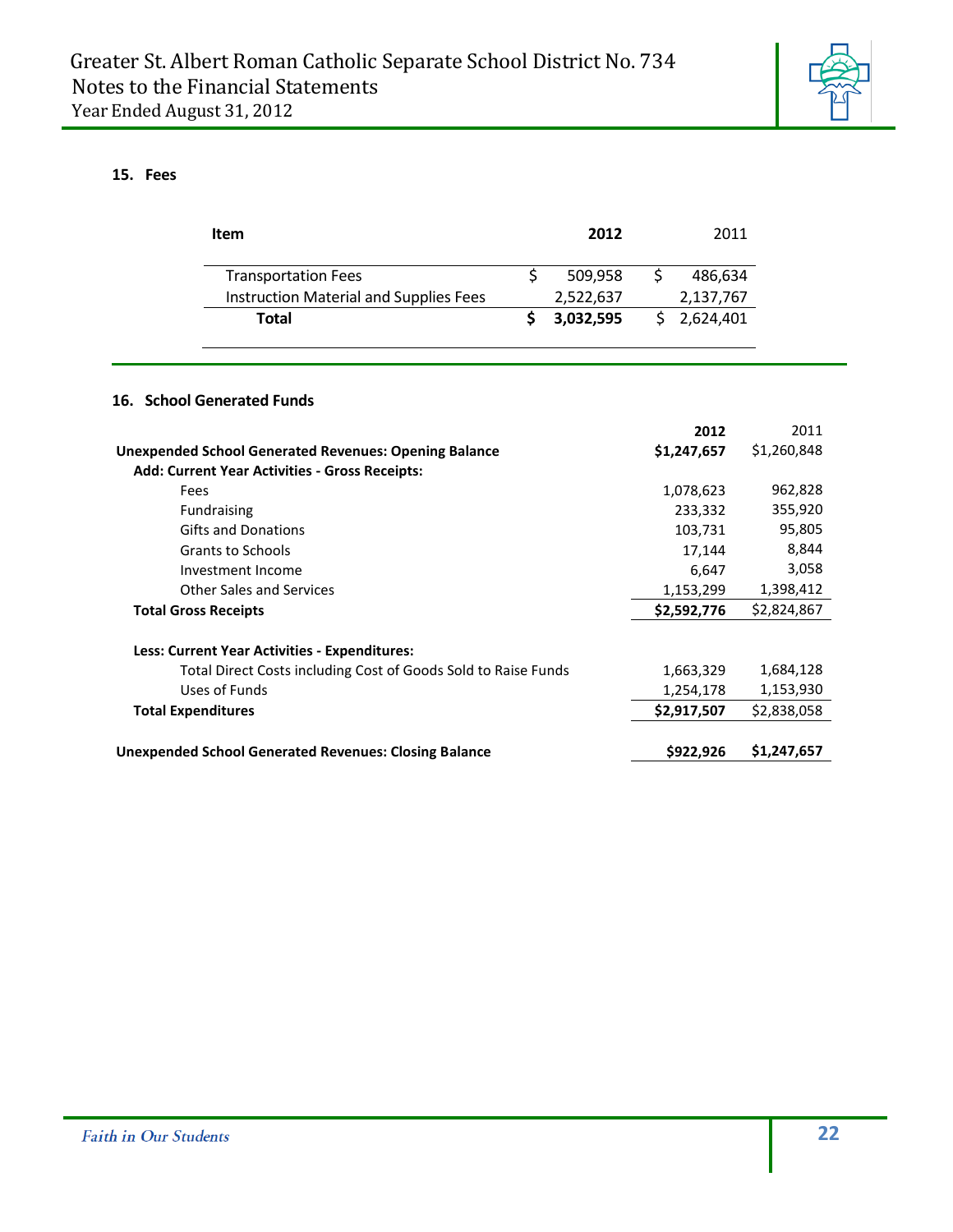

#### **17. Related Party Transactions**

Effective 2005-2006, school jurisdictions are controlled by the Government of Alberta according to criteria set out in PSAB 1300. All entities consolidated or accounted for on a modified equity basis in the accounts of the Government of Alberta are now related parties of school jurisdictions. These include government departments, health authorities, post-secondary institutions and other school jurisdictions in Alberta. All related party transactions are recorded at the exchange amount which is the amount of consideration agreed upon between related parties. The District has the following related party transactions for the year ended August 31, 2012.

|                                                 |               | <b>Balances</b>    | <b>Transactions</b> |                 |  |
|-------------------------------------------------|---------------|--------------------|---------------------|-----------------|--|
|                                                 | <b>Assets</b> |                    |                     |                 |  |
|                                                 | (at cost or   |                    |                     |                 |  |
|                                                 | net           |                    |                     |                 |  |
|                                                 | realizable    | <b>Liabilities</b> |                     |                 |  |
| 2011/2012                                       | value)        | (at fair value)    | <b>Revenues</b>     | <b>Expenses</b> |  |
| <b>Government of Alberta (GOA):</b>             |               |                    |                     |                 |  |
| Education                                       | \$<br>604,907 | \$23,625,357       | \$64,208,952        | \$54,188        |  |
| <b>Education (Deferred Capital Allocations)</b> | n/a           | 735,382            | n/a                 | n/a             |  |
| <b>Treasury Board and Finance</b>               | 238,170       | 5,011,862          | 470,546             | 470,546         |  |
| <b>Health and Wellness</b>                      |               |                    |                     |                 |  |
| Infrastructure                                  | 757,006       |                    |                     |                 |  |
| <b>Other GOA Departments</b>                    |               |                    |                     |                 |  |
| Other:                                          |               |                    |                     |                 |  |
| <b>Health Authorities</b>                       |               | 995,731            |                     | 1,215           |  |
| Post-Secondary institutions                     |               |                    |                     | 4,413           |  |
| <b>Other Alberta School Jurisdictions</b>       | 40,530        | 284,054            | 658,382             | 204,803         |  |
| Other related parties                           |               |                    | 9,845               | 14,231          |  |
| Total 2011/2012                                 | \$1,640,613   | \$30,652,386       | \$65,347,725        | \$749,936       |  |
| Total 2010/2011                                 | \$732,980     | \$29,505,324       | \$61,018,064        | \$800,034       |  |

During the year, capital allocations of \$1,898,659 (2011 - \$nil) were either received or receivable from the Government of Alberta.

The District's principal and interest payments in the amount of \$873,017 (2011 - \$980,617) and \$515,880 (2011 - \$609,282) respectively, are paid by the Government of Alberta (Note 12). Debenture principal payments are recorded as a decrease in long-term debt and increase in unamortized capital allocations. Interest payments are recorded as an increase in Government of Alberta revenue and increase in interest on long-term debt expense.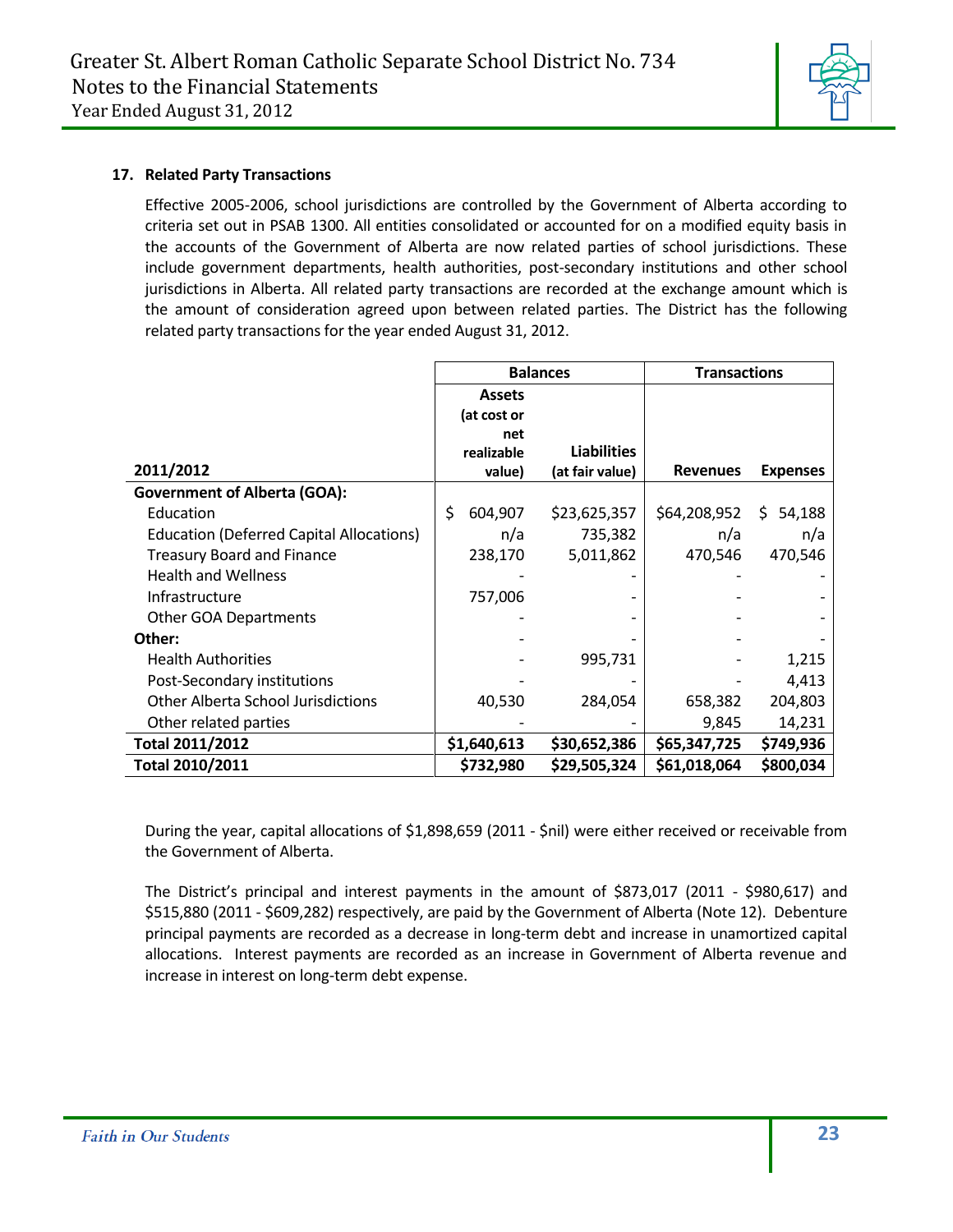

#### **18. Commitments**

Building Projects: The District is committed to further capital expenditures at Notre Dame School of approximately \$3,000,000. It is anticipated that these costs will be fully funded by the capital allocations from Alberta Education.

Service Providers: As at August 31, 2012, the District has \$1,528,278 (2011- \$896,495) in commitments relating to service and grant contracts.

#### **19. Contingencies**

The District is a member of a reciprocal insurance exchange called ASBIE. A portion of the premiums paid each year represents equity contributions to the insurance fund. The payments have been recorded as expenditures in the financial statements, as the value of equity is subject to liability claims.

The District had been named as a defendant in a lawsuit whereby the plaintiff was seeking damages in a human rights complaint. A contingency amount for damages was recorded in the 2008-09 financial statements. The final outcome of this complaint remains uncertain; a final adjustment will be recorded at that time.

#### **20. Asset Retirement Obligations**

Asset retirement obligations represent legal obligations associated with the retirement of a tangible long-lived asset that result from its acquisition, construction, development or normal operation. The District has determined that there is no asset retirement obligation liability as the District has no identifiable asset retirement obligations.

#### **21. Economic Dependence on Related Third Party**

The District's primary source of income is from the Alberta Government. The District's ability to continue viable operations is dependent on this funding. In the current year \$64,689,343 or 89.4% (2011 - \$63,817,044 and 89.6%) of operating revenue was recognized from the Government of Alberta. Included in accounts receivable at August 31, 2012 was \$1,600,083 (2011 - \$567,153) related to this revenue.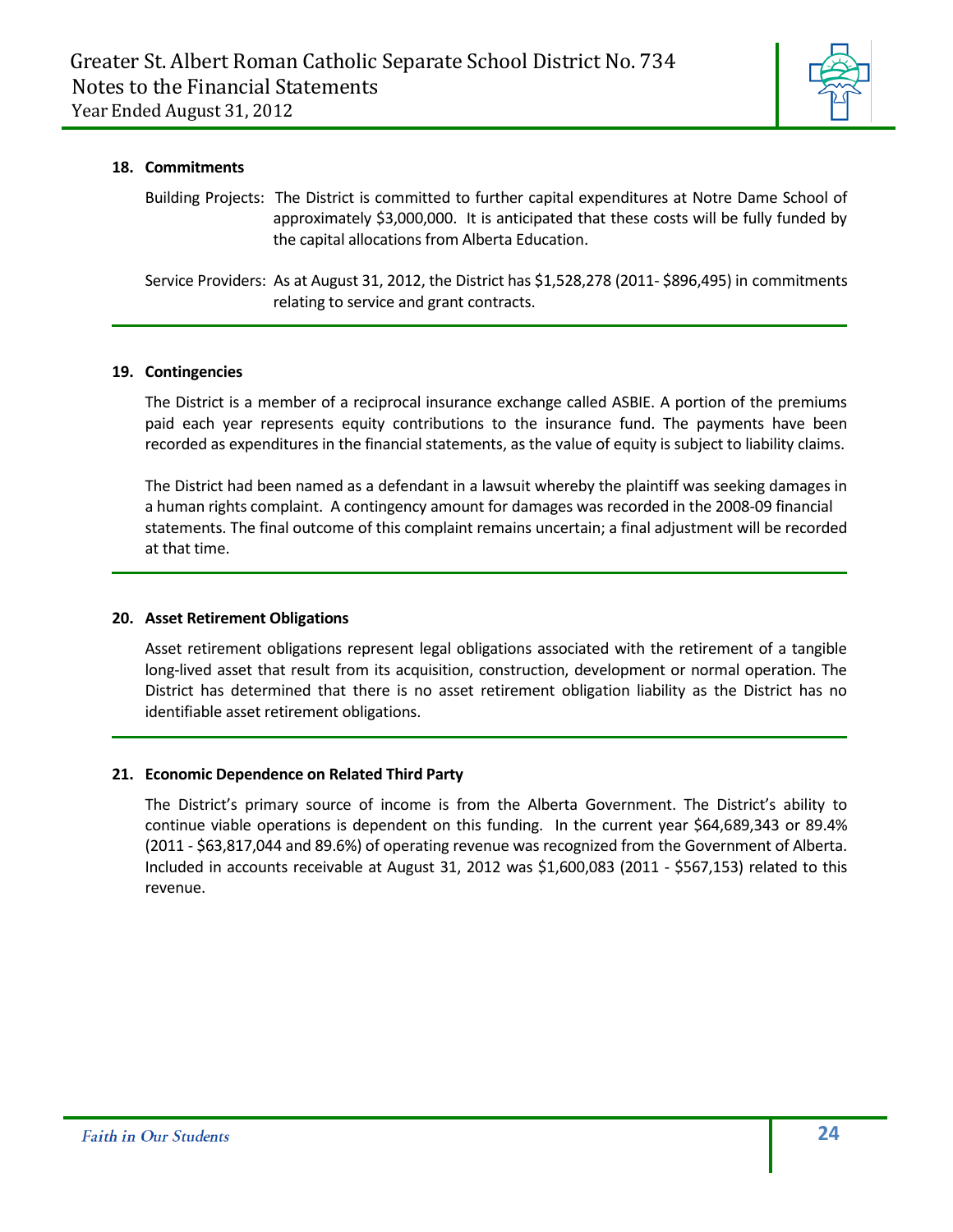

#### **22. Remuneration and Monetary Incentives**

For the year ended August 31, 2012, the District has paid or accrued expenses to or on behalf of the following positions and persons in groups as follows:

| <b>Board Members:</b>           | <b>FTE</b> |    | Remuneration |    | Benefits* |    | <b>Allowances</b> |    | <b>Expenses</b> |
|---------------------------------|------------|----|--------------|----|-----------|----|-------------------|----|-----------------|
| Mr. David Caron                 | 1.00       | Ś  | 9,542        | Ŝ. | 5,296     | \$ |                   | \$ | 18,211          |
| Mrs. Joan Crockett              | 1.00       |    | 9,542        |    | 5,416     |    |                   |    | 17,326          |
| Mrs. Jacquie Hansen             | 1.00       |    | 9,542        |    | 5,279     |    |                   |    | 8,962           |
| Mrs. Rosaleen McEvoy - Vice Ch  | 1.00       |    | 10,340       |    | 5,353     |    |                   |    | 18,846          |
| Mrs. Cathy Proulx               | 1.00       |    | 9,542        |    | 5,272     |    |                   |    | 15,809          |
| Mrs. Noreen Radford             | 1.00       |    | 9,542        |    | 5,261     |    |                   |    | 12,964          |
| Mrs. Lauri-Ann Turnbull - Chair | 1.00       |    | 11,030       |    | 5,576     |    |                   |    | 19,239          |
| <b>Subtotal</b>                 | 7.00       | \$ | 69,080       | Ś  | 37,453    | \$ |                   | \$ | 111,357         |
|                                 |            |    |              |    |           |    |                   |    |                 |
| Superintendent: Keohane         | 1.00       |    | 171,200      |    | 37,753    |    | 3,600             |    | 19,443          |
| Secretary-Treasurer: Schlag     | 1.00       |    | 142,385      |    | 30,186    |    | 3,000             |    | 9,542           |
| <b>Subtotal</b>                 | 2.00       | \$ | 313,585      | Ŝ. | 67,939    | Ś  | 6,600             | \$ | 28,985          |
|                                 |            |    |              |    |           |    |                   |    |                 |
| Certificated teachers           | 362.00     |    | 34,205,720   |    | 7,221,950 |    | 24,500            |    |                 |
| Non-certificated - Other        | 209.23     |    | 9,813,869    |    | 2,662,146 |    | 13,000            |    |                 |
| <b>Subtotal</b>                 | 571.23     |    | 44,019,589   |    | 9,884,096 |    | 37,500            |    |                 |
| <b>TOTALS</b>                   | 580.23     | S  | 44,402,254   | s  | 9,989,488 | s  | 44,100            | S  | 140,342         |

\*Benefits include government portion of the current service contribution to the Alberta Teachers Pension Fund (\$3,395,648) on behalf of the school District.

#### **23. Budget Amounts**

The budget was prepared by the District's management and approved by the Board of Trustees. It is presented for information purposes only and has not been audited.

#### **24. Prior Period Reclassification**

For the year ended August 31, 2011, the District has reclassified the Government of Alberta revenues, and certificated benefits for the Teachers' Retirement Fund ("TRF") contributions made by the Province of Alberta, for current service provided by certificated teachers. This reclassification was the result of direction from the Minister of Education, Province of Alberta to show the contributions made by the Province of Alberta to the TRF on behalf of the school districts on a gross basis as revenue and corresponding expense in the financial statements of the related district. For the year ended August 31, 2011 the impact was to increase Government of Alberta revenue by \$3,273,503 and increase certificated benefits expense by \$3,273,503. This reclassification had no effect on the excess of revenues over expenses for the year previously recorded.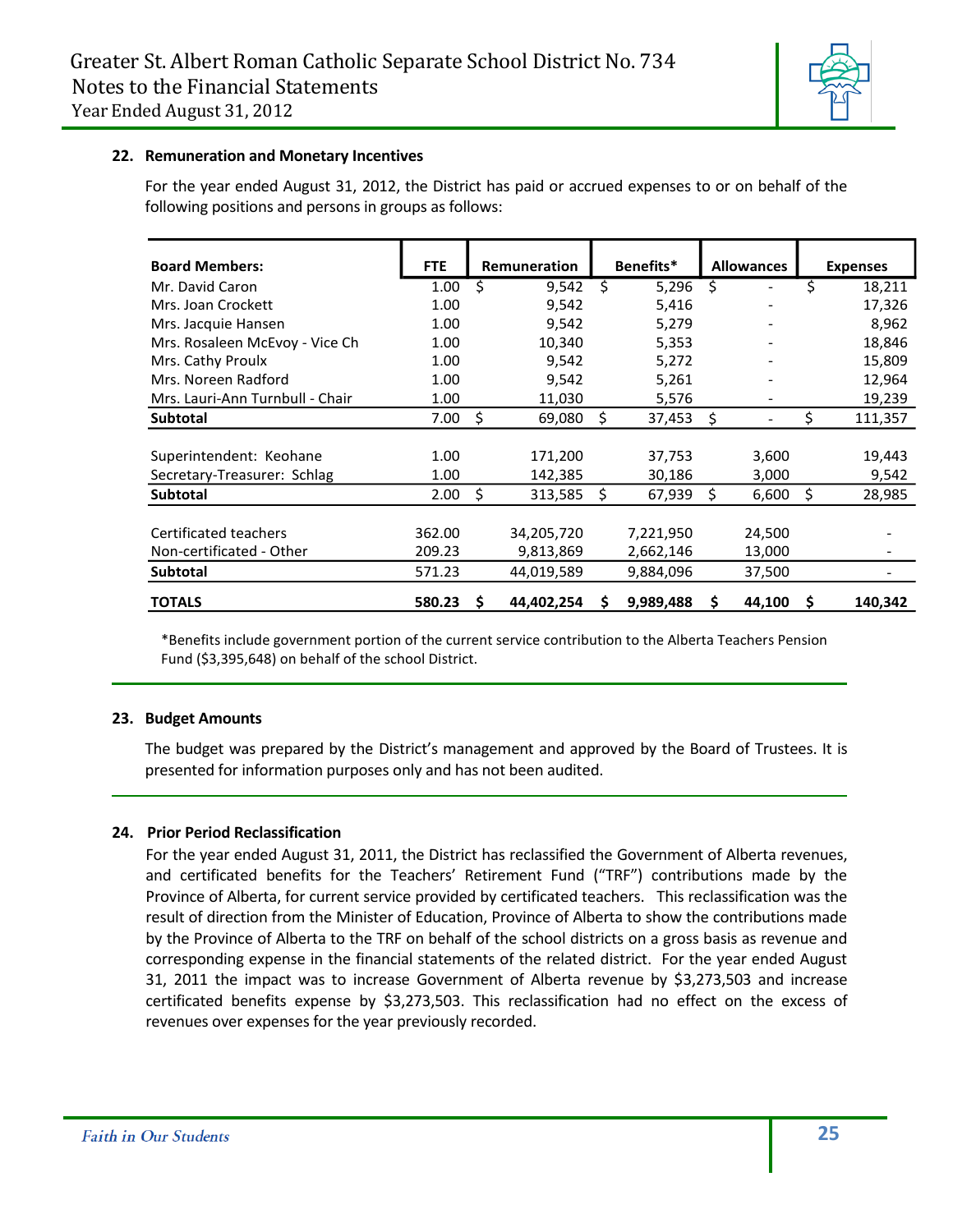

#### **24. Prior Period Reclassification** (cont'd)

For the year ended August 31, 2011 the District has reclassified school generated funds. The reclassification is to show the related school generated funds as separate revenue and expense categories based on the nature of the revenues and expenses. This reclassification was required by the Minister of Education of the Province of Alberta. For the year ended August 31, 2011 the impact was to decrease gross school generated funds revenue by \$2,838,058, decrease instruction resource fees by \$1,066,936, decrease transportation fees by \$486,634, decrease other sales and services revenue by \$156,000, increase in other Alberta school authorities by \$47,997, increase gifts and donations revenue by \$104,649, increase fees revenue by \$2,624,401, increase fundraising revenue by \$355,920, decrease gross school generated funds expense by \$2,838,624 and increase services, contracts and supplies expense by \$2,838,058. This reclassification had no effect on the excess of revenues over expenses for the year previously reported.

| The total effect of these adjustments<br>is as follows: | 2011<br>As previously<br>reported | Reclassification | 2011<br><b>Restated</b><br>balance |
|---------------------------------------------------------|-----------------------------------|------------------|------------------------------------|
| Assets                                                  |                                   |                  |                                    |
| Cash and temporary investments                          | 693,458                           | 1,247,657        | 1,941,115                          |
| School generated assets                                 | 1,247,657                         | (1, 247, 657)    |                                    |
| Liabilities                                             |                                   |                  |                                    |
| Deferred revenue                                        | 1,143,433                         | 1,247,657        | 2,391,090                          |
| School generated liabilities                            | 1,247,657                         | (1, 247, 657)    |                                    |
| Revenues                                                |                                   |                  |                                    |
| Government of Alberta                                   | 60,543,541                        | 3,273,503        | 63,817,044                         |
| Other Alberta school authorities                        | 474,522                           | 47,997           | 522,519                            |
| Instruction resource fees                               | 1,066,936                         | (1,066,936)      |                                    |
| <b>Transportation fees</b>                              | 486,634                           | (486, 634)       |                                    |
| Other sales and services                                | 422,638                           | (156,000)        | 266,638                            |
| Gifts and donations                                     | 400                               | 104,649          | 105,049                            |
| Gross school generated funds                            | 2,838,058                         | (2,838,058)      |                                    |
| Fees                                                    |                                   | 2,624,401        | 2,624,401                          |
| Fundraising                                             |                                   | 355,920          | 355,920                            |
| Other revenue                                           |                                   | 1,414,661        | 1,414,661                          |
| Expenses                                                |                                   |                  |                                    |
| Services, contracts, and supplies                       | 13,178,095                        | 2,838,058        | 16,016,153                         |
| Gross school generated funds                            | 2,838,058                         | (2,838,058)      |                                    |
| <b>Certificated benefits</b>                            | 3,637,794                         | 3,273,503        | 6,911,297                          |

The comparative figures have been reclassified where necessary to conform to the 2012 presentation.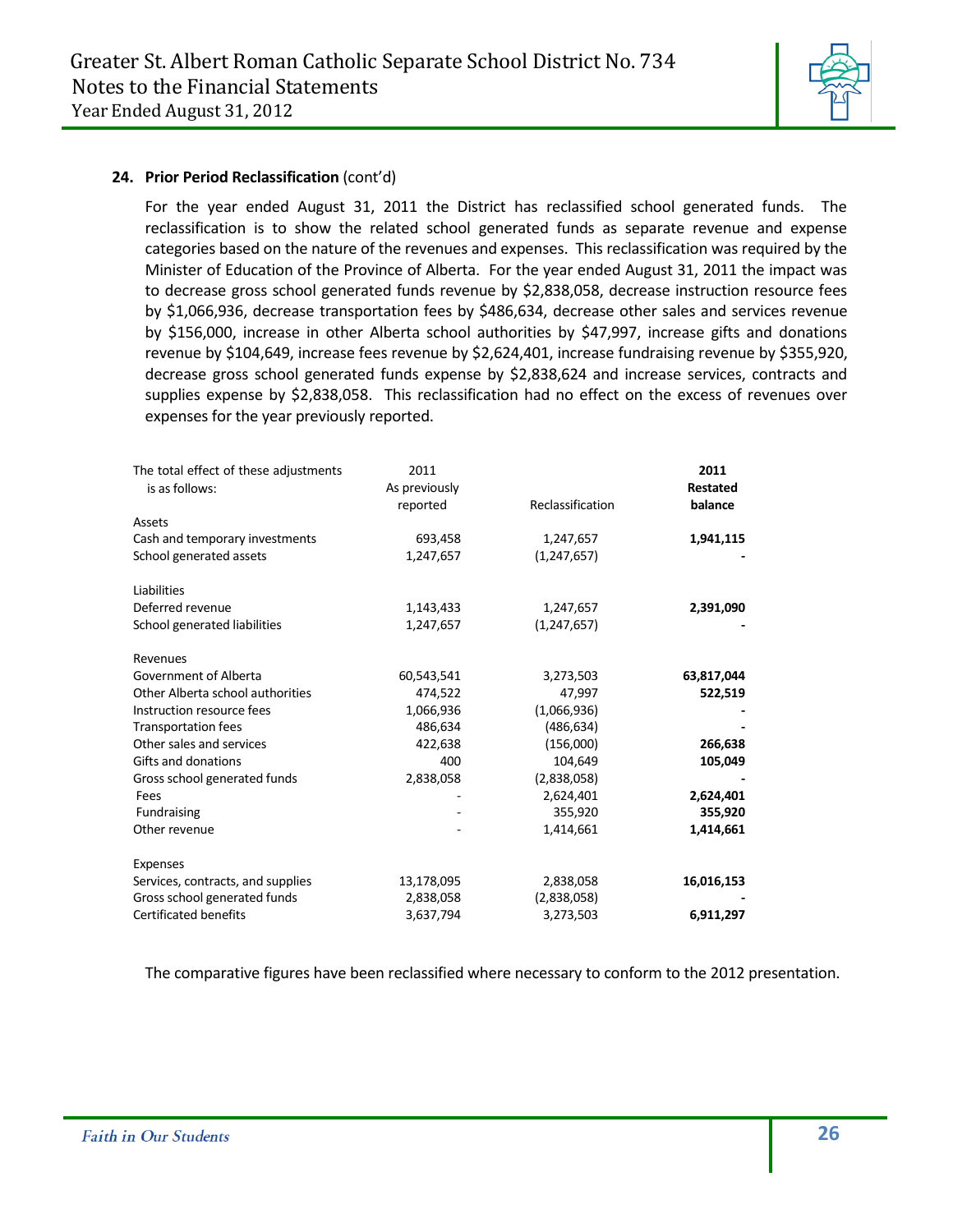# **UNAUDITED SCHEDULES**

TO THE FINANCIAL STATEMENTS FOR THE YEAR ENDED AUGUST 31, 2012 **[School Act, Section 276]**

**Legal Name of School Jurisdiction**

**Mailing Address**

**Telephone and Fax Numbers**

### *Declaration of Secretary-Treasurer / Chief Financial Officer*

**"ORIGINAL SIGNED"**

**Name** Signature

**Dated**

**c.c. ALBERTA EDUCATION, Financial Reporting & Accountability Branch 8th Floor Commerce Place, 10155-102 Street, Edmonton AB T5J 4L5 EMAIL: Robert.Mah@gov.ab.ca PHONE: (780) 427-3855 FAX: (780) 422-6996**

reporting requirements for Alberta school jurisdictions. These schedules were submitted to the board for information To the best of my knowledge and belief, these unaudited schedules have been prepared following Alberta Education's

purposes.

### **SECRETARY TREASURER OR TREASURER**

**Mrs. Deborah Schlag**

**26-Nov-12**

**Greater St. Albert Roman Catholic Separate School District No. 734**

## **6 St. Vital Avenue, St. Albert, AB T8N 1K2**

**Ph: 780-459-7711, Fax: 780-458-3213**

page 27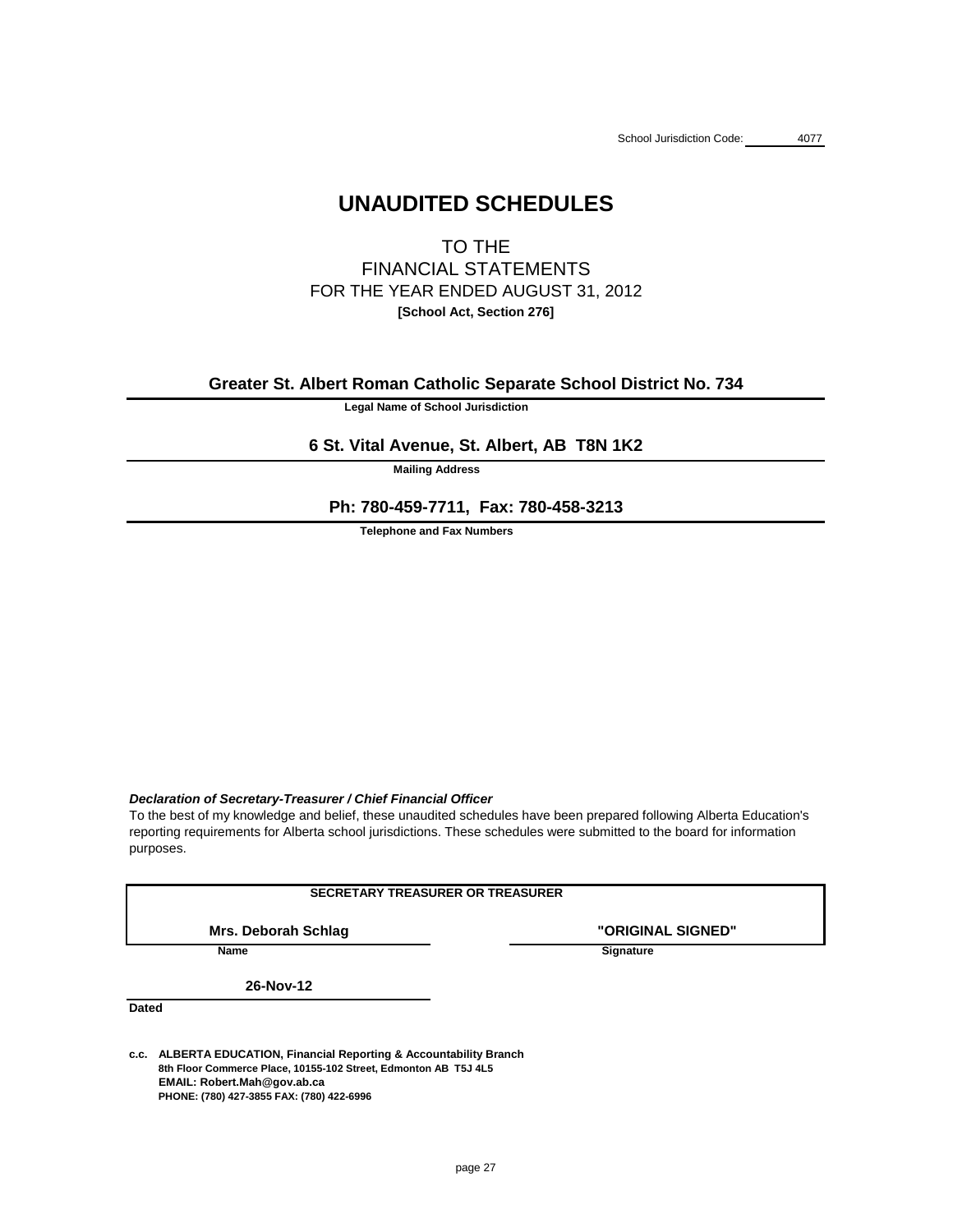| 4077 |
|------|
|      |

## **TABLE OF CONTENTS**

|                   |                                                           | Page |
|-------------------|-----------------------------------------------------------|------|
| <b>SCHEDULE A</b> | <b>Allocation of Revenues and Expenses to Programs</b>    | 29   |
|                   |                                                           |      |
| <b>SCHEDULE B</b> | <b>Operations and Maintenance Program Expense Details</b> | 30   |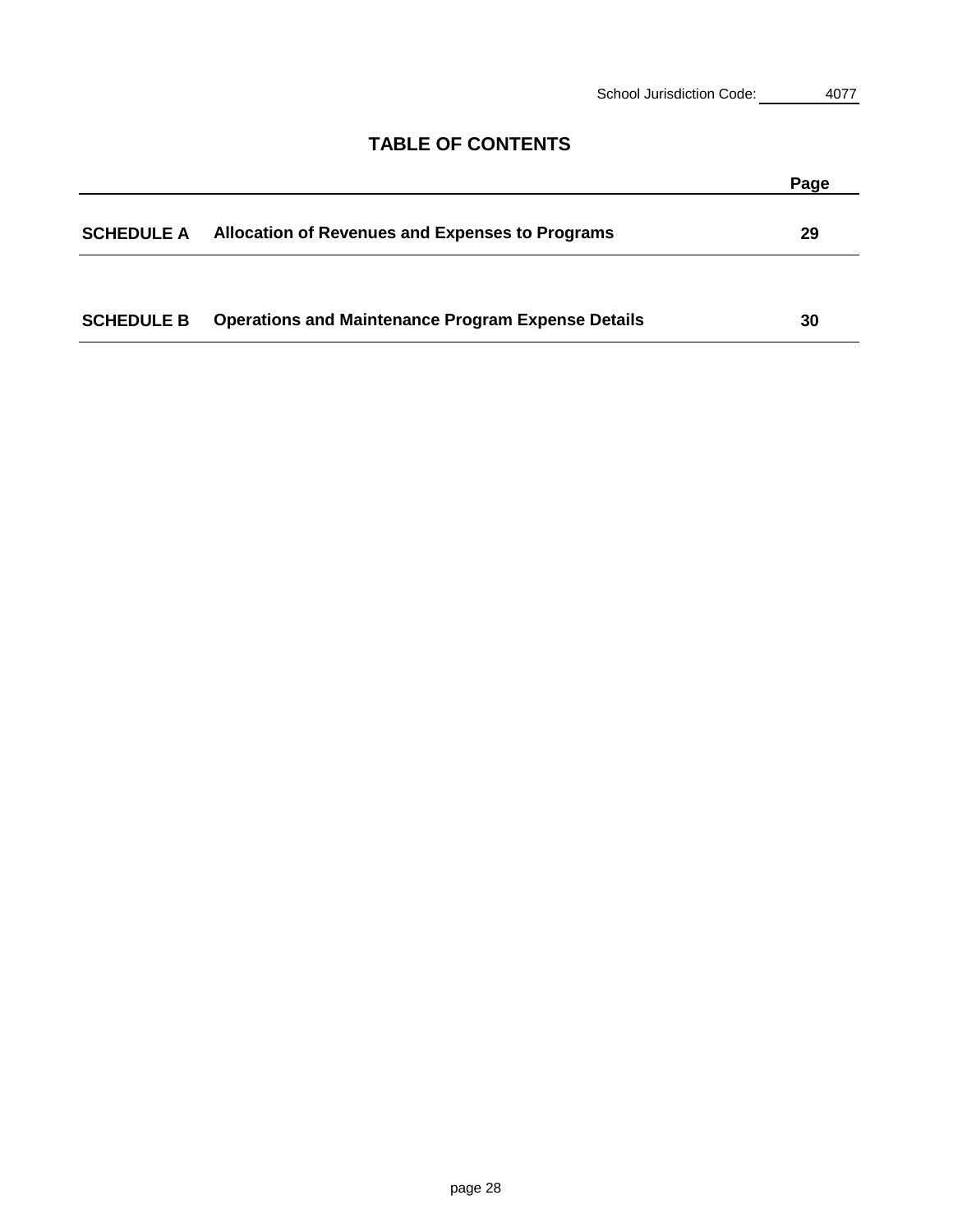# **SCHEDULE A School Jurisdiction Code:** 4077 **ALLOCATION OF REVENUES AND EXPENSES TO PROGRAMS - 2011/2012**

|     |                                                  |                    | <b>Operations and</b><br><b>Maintenance of</b> |                       | <b>Board &amp;</b>    |                 |              |
|-----|--------------------------------------------------|--------------------|------------------------------------------------|-----------------------|-----------------------|-----------------|--------------|
|     | <b>REVENUES</b>                                  | ECS-Grade 12       | <b>Schools &amp;</b>                           |                       | <b>System</b>         | <b>External</b> |              |
|     |                                                  | <b>Instruction</b> | <b>Maintenance Shops</b>                       | <b>Transportation</b> | <b>Administration</b> | <b>Services</b> | <b>TOTAL</b> |
| (1) | <b>Alberta Education</b>                         | \$52,197,136       | \$5,692,921                                    | \$2,387,054           | \$2,669,210           | \$1,272,476     | \$64,218,797 |
| (2) | <b>Other - Government of Alberta</b>             | \$0                | \$470,546                                      | \$0                   | \$0                   | \$0             | \$470,546    |
| (3) | <b>Federal Government and First Nations</b>      | \$122,821          | \$0                                            | \$0                   | \$0                   | \$0             | \$122,821    |
| (4) | <b>Other Alberta school authorities</b>          | \$577,677          | \$80,705                                       | \$0                   | \$0                   | \$0             | \$658,382    |
| (5) | Out of province authorities                      | \$0                | \$0                                            | \$0                   | \$0                   | \$0             | \$0          |
| (6) | <b>Alberta Municipalities-special tax levies</b> | \$0                | \$0                                            | \$0                   | \$0                   | \$0             | \$0          |
| (7) | <b>Fees</b>                                      | \$2,522,638        |                                                | \$509,957             |                       |                 | \$3,032,595  |
| (8) | <b>Other sales and services</b>                  | \$560              | \$81                                           | \$0                   | \$30,982              | \$81,458        | \$113,081    |
| (9) | <b>Investment income</b>                         | \$6,647            | \$0                                            | \$0                   | \$43,753              | \$0             | \$50,400     |
|     | $(10)$ Gifts and donations                       | \$105,004          | \$0                                            | \$0                   | \$0                   | \$0             | \$105,004    |
|     | (11) Fundraising                                 | \$233,332          | \$0                                            | \$0                   | \$0                   | \$0             | \$233,332    |
|     | (12) Rental of facilities                        | \$100,486          | \$10,962                                       | \$0                   | \$14,135              | \$0             | \$125,583    |
|     | $(13)$ Gains on disposal of capital assets       | \$0                | \$0                                            | \$0                   | \$0                   | \$0             | \$0          |
|     | $(14)$ Amortization of capital allocations       | \$79,047           | \$1,604,664                                    | \$0                   |                       | \$0             | \$1,683,711  |
|     | $(15)$ Other revenue                             | \$1,494,104        | \$250                                          | \$0                   | \$1,449               | \$22,028        | \$1,517,831  |
|     | (16) TOTAL REVENUES                              | \$57,439,452       | \$7,860,129                                    | \$2,897,011           | \$2,759,529           | \$1,375,962     | \$72,332,083 |
|     | <b>EXPENSES</b>                                  |                    |                                                |                       |                       |                 |              |
|     | (17) Certificated salaries                       | \$32,846,553       |                                                |                       | \$497,179             | \$1,033,188     | \$34,376,920 |
|     | (18) Certificated benefits                       | \$7.063.136        |                                                |                       | \$95,546              | \$101021        | \$7 259 703  |

| <b>Certificated salaries</b>              | \$32,846,553 |             |             | \$497,179   | \$1,033,188      | \$34,376,920 |
|-------------------------------------------|--------------|-------------|-------------|-------------|------------------|--------------|
| (18) Certificated benefits                | \$7,063,136  |             |             | \$95,546    | \$101,021        | \$7,259,703  |
| (19) Non-certificated salaries and wages  | \$8,124,372  | \$729,493   | \$124,150   | \$975,893   | \$71,426         | \$10,025,334 |
| (20) Non-certificated benefits            | \$2,226,817  | \$176,470   | \$33,093    | \$276,738   | \$16,667         | \$2,729,785  |
| $(21)$ SUB - TOTAL                        | \$50,260,878 | \$905,963   | \$157,243   | \$1,845,356 | \$1,222,302      | \$54,391,742 |
| (22) Services, contracts and supplies     | \$6,877,394  | \$4,452,582 | \$2,754,108 | \$835,511   | \$159,173        | \$15,078,768 |
| (23) Amortization of capital assets       | \$386,231    | \$1,745,061 | \$0         | \$78,662    | \$0              | \$2,209,954  |
| $(24)$ Interest and charges               | \$0          | \$470,546   | \$0         | \$0         | \$0              | \$470,546    |
| (25) Losses on disposal of capital assets | \$0          | \$26,445    | \$0         | \$0         | \$0              | \$26,445     |
| <b>Other expense</b><br>(26)              | \$0          | \$0         | \$0         | \$0         | \$0              | \$0          |
| <b>TOTAL EXPENSES</b><br>(27)             | \$57,524,503 | \$7,600,597 | \$2,911,351 | \$2,759,529 | \$1,381,475      | \$72,177,455 |
| <b>EXCESS (DEFICIENCY) OF REVENUES</b>    |              |             |             |             |                  |              |
| (28) OVER EXPENSES                        | (\$85,051)   | \$259,532   | (\$14,340)  | \$0         | $($ \$5,513) $ $ | \$154,628    |